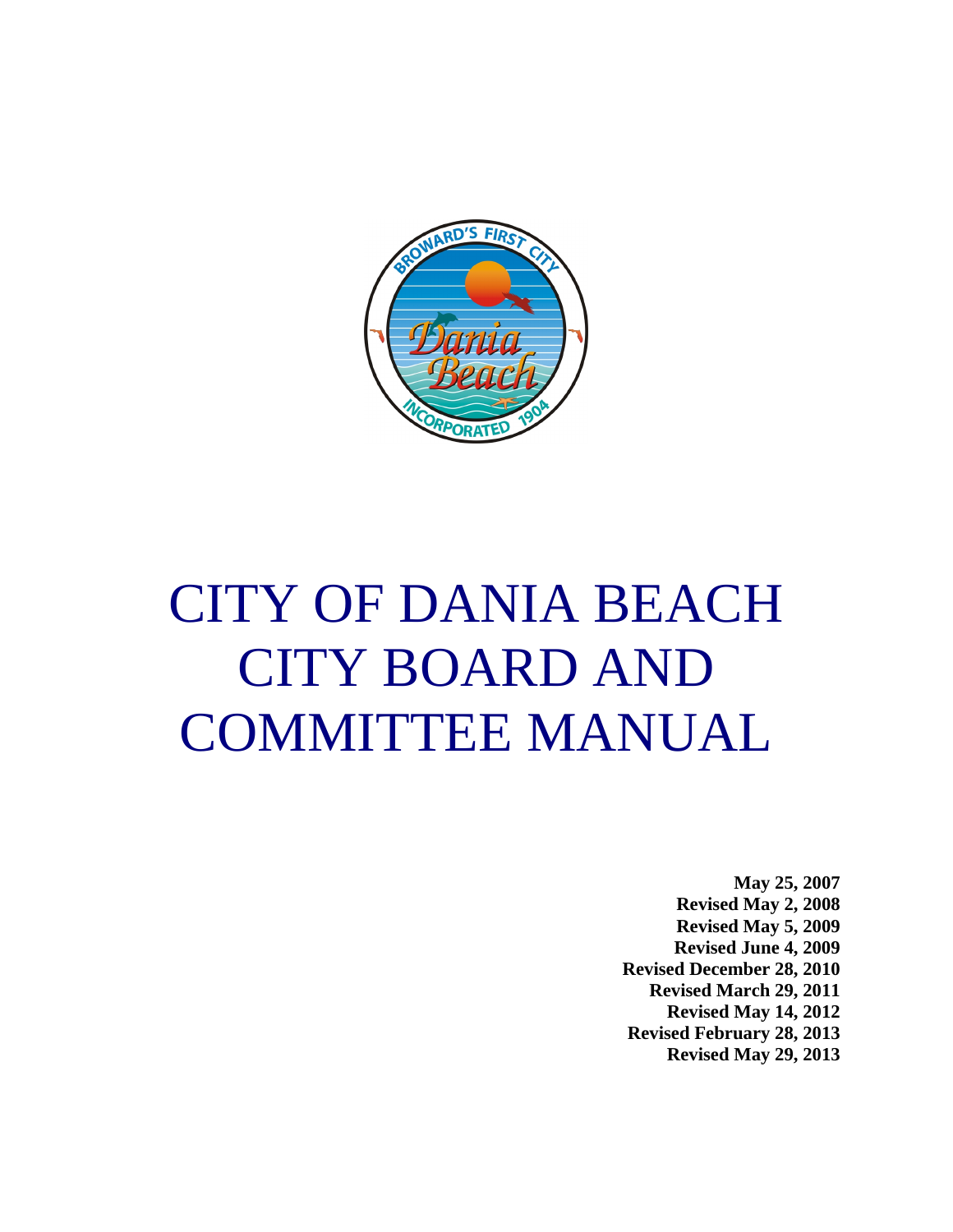## **Table of Contents**

| <b>Introduction</b>                                         | <b>Revision/Addition</b><br><b>Date</b> | Page #         |
|-------------------------------------------------------------|-----------------------------------------|----------------|
| <b>Charter Provision</b>                                    | Ordinance #2010-029<br>3/8/11           | $\overline{4}$ |
| <b>Ad Hoc Committees</b>                                    |                                         | $\overline{A}$ |
| <b>Sunset Review</b>                                        | Ordinance #2010-026<br>12/14/10         | $\overline{4}$ |
| Establishment of Terms of Office                            |                                         | $\overline{4}$ |
| <b>Boards with Specific Term Requirements</b>               | 4/22/08<br>2/11/09<br>3/9/11<br>5/14/12 | 5              |
| Boards with Terms Expiring each Election Year               | 3/29/11                                 | $\overline{5}$ |
| <b>Financial Disclosure Form Requirement</b>                |                                         | 5              |
| Acknowledgement of Board or Committee<br>Membership by City | 3/29/11                                 | 5              |
|                                                             |                                         |                |

| <b>Information Section</b>                  | <b>Revision/Addition</b><br><b>Date</b>                                           | Page #         |
|---------------------------------------------|-----------------------------------------------------------------------------------|----------------|
|                                             |                                                                                   |                |
| <b>Airport Advisory Board</b>               |                                                                                   | $\overline{7}$ |
| <b>Charter Review Board</b>                 |                                                                                   | 9              |
| <b>Civil Service Board</b>                  |                                                                                   | 11             |
| <b>Creative Arts Council Advisory Board</b> | <b>Resolution #2012-056</b><br>5/8/12<br><b>Resolution #2013-055</b><br>5/28/2013 | 13             |
| Dania Beach Housing Authority               |                                                                                   | 16             |
| <b>Education Advisory Board</b>             | <b>Resolution #2013-019</b><br>2/26/13                                            | 17             |
| <b>General Employees Pension Board</b>      |                                                                                   | 19             |
| <b>Grant Advisory Board</b>                 | Resolution #2008-064<br>4/22/08                                                   | 24             |
| <b>Green Advisory Board</b>                 | Resolution #2009-026<br>2/11/09<br>Resolution #2013-047<br>5/14/2013              | 26             |
| Marine Advisory Board                       |                                                                                   | 29             |
| <b>Nuisance Abatement Board</b>             |                                                                                   | 32             |
| Parks, Recreation and Community Affairs     | Resolution #2009-090                                                              | 35             |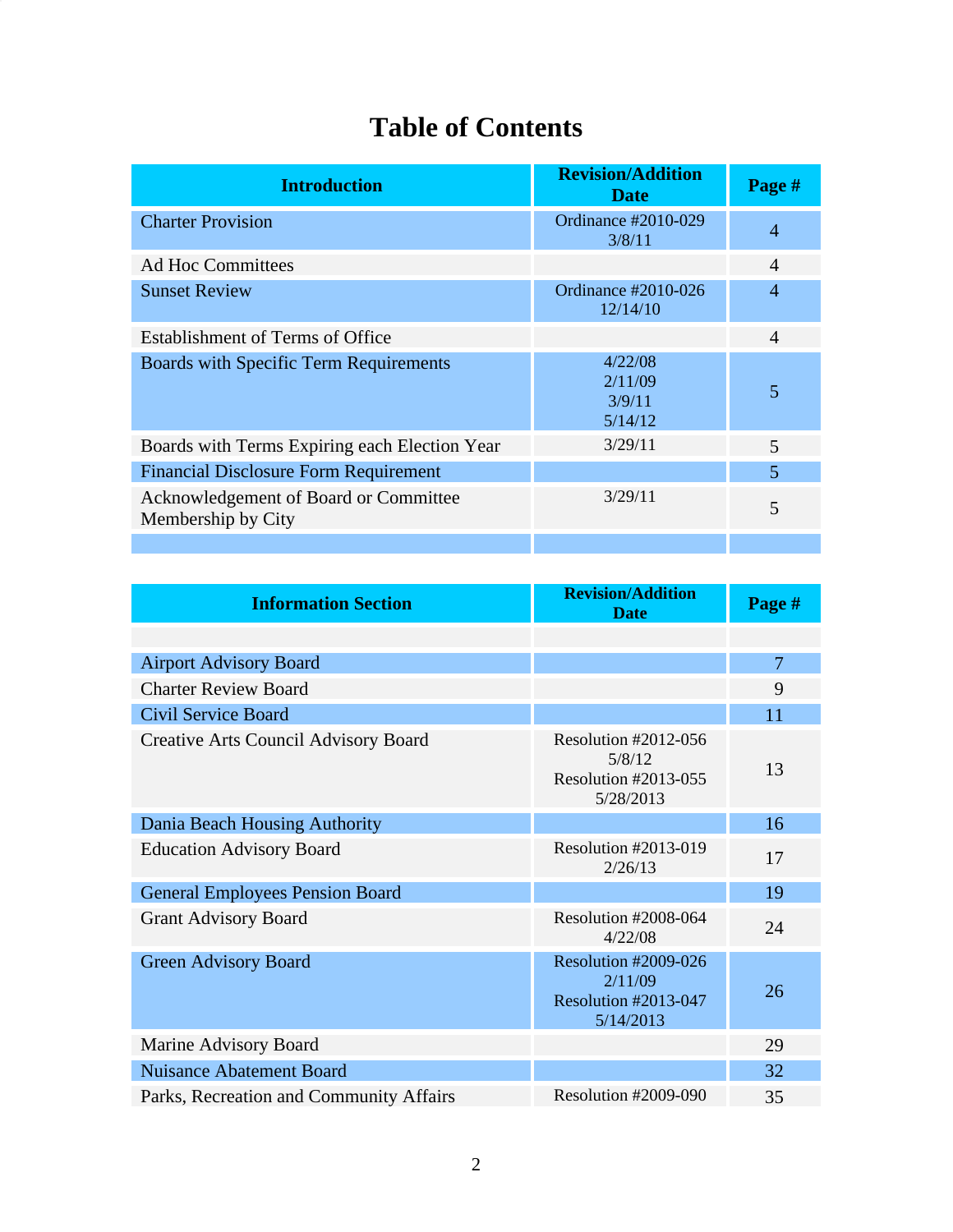| <b>Advisory Board</b>         | 5/26/09                           |    |
|-------------------------------|-----------------------------------|----|
| Planning and Zoning Board     | Ordinance $\#2010-029$<br>3/8/11  | 37 |
| Police and Fire Pension Board | Ordinance $\#2009-012$<br>8/11/09 | 39 |
|                               |                                   |    |

| <b>Attachments</b>                                | <b>Revision/Addition</b><br><b>Date</b>                                      | <b>Exhibit</b><br># |
|---------------------------------------------------|------------------------------------------------------------------------------|---------------------|
| <b>Advisory Board and Committee Interest Form</b> | <b>June 2009</b><br>December 2010<br>March 2011<br>May 2012<br>February 2013 | А                   |
| <b>Board Member Information Form</b>              | October 2007<br>December 2010                                                | B                   |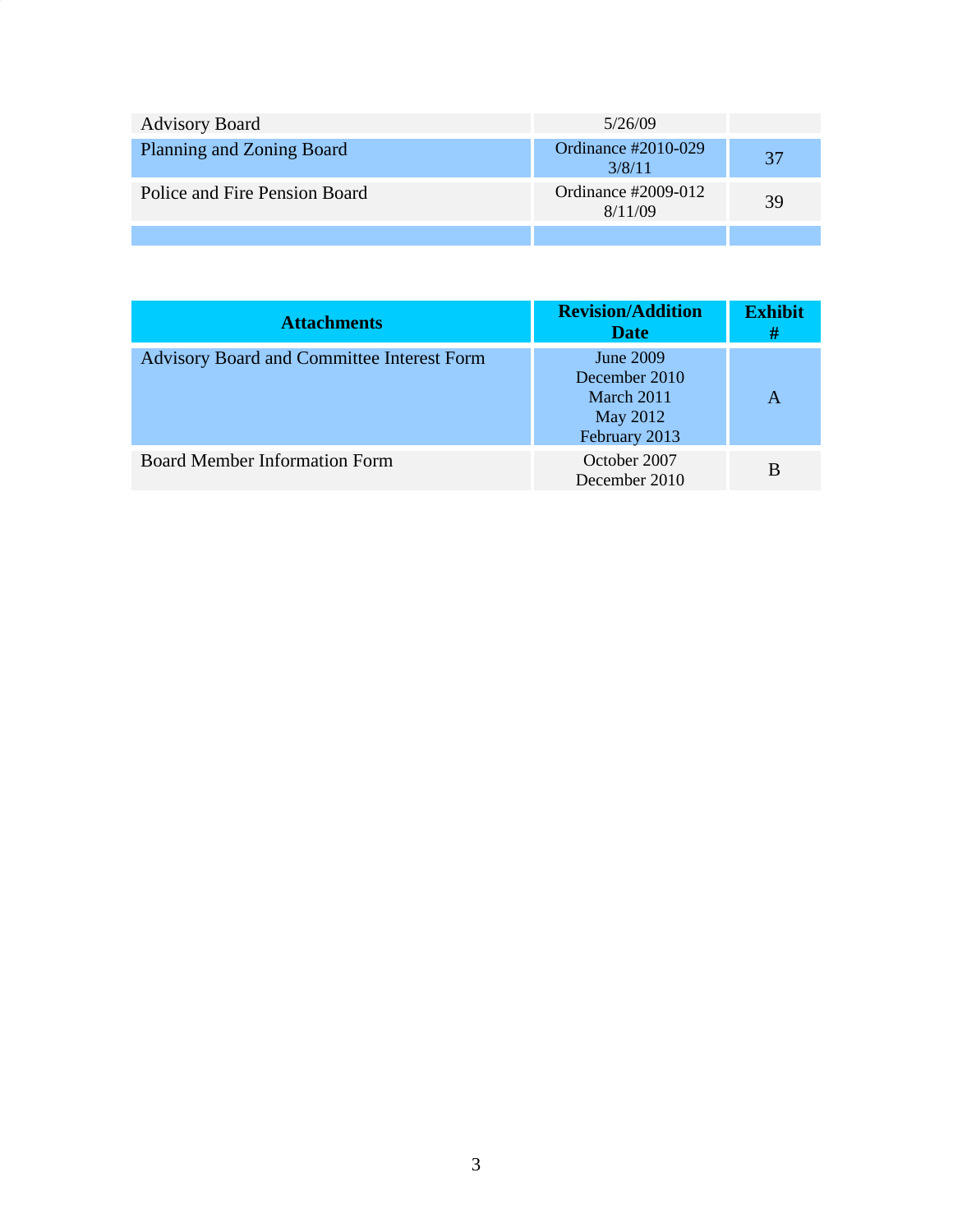## **CITY OF DANIA BEACH BOARD AND COMMITTEE MANUAL**

#### **CHARTER PROVISION**

The city commission may at any time by resolution create advisory boards and appoint members to them, who shall be residents of the City for a period of six (6) months prior to their appointment. The members of such boards shall serve without compensation at the pleasure of the commission. Each board shall elect a chairperson and a vice-chairperson from its membership. Minutes of each meeting shall be prepared and filed with the city clerk. (Part IX, Section 1 "Creation") (Ordinance #2010-029, as approved by referendum ballot on March 8, 2011)

Unless otherwise set by Florida Statute, City Ordinance or Resolution, no more than 15 members are allowed on a Board, with no appointee to be a City Commissioner. (Resolution #60-95)

#### **AD HOC COMMITTEES**

The City Commission may establish Ad Hoc Committees to consider specific issues and present recommendations to the City Commission for action on such issues. The terms of those appointed to an Ad Hoc Committee shall cease after a final decision on the issue is made by the City Commission.

#### **SUNSET REVIEW**

All City advisory boards and committees shall be reviewed every four (4) years by the City Commission to determine if there is a need or desire of the City Commission to retain them ("Sunset Review"). (Ordinance #2010-026)

#### **ESTABLISHMENT OF TERMS OF OFFICE**

The term of each member of any Board or Committee appointed by the City Commission shall automatically terminate and expire at 12:00 a.m. midnight on the day following each biennial General Municipal Election; provided, however, that all appointees shall continue to serve for a period not exceeding one hundred twenty (120) days after such election, unless new appointments are made by City Commissioners after such election and within such one hundred twenty day period. The foregoing provision shall not apply to members whose terms are set by Florida Statutes or City Ordinances, or to persons who are members of an Ad Hoc Committee. (Resolution #2006-203)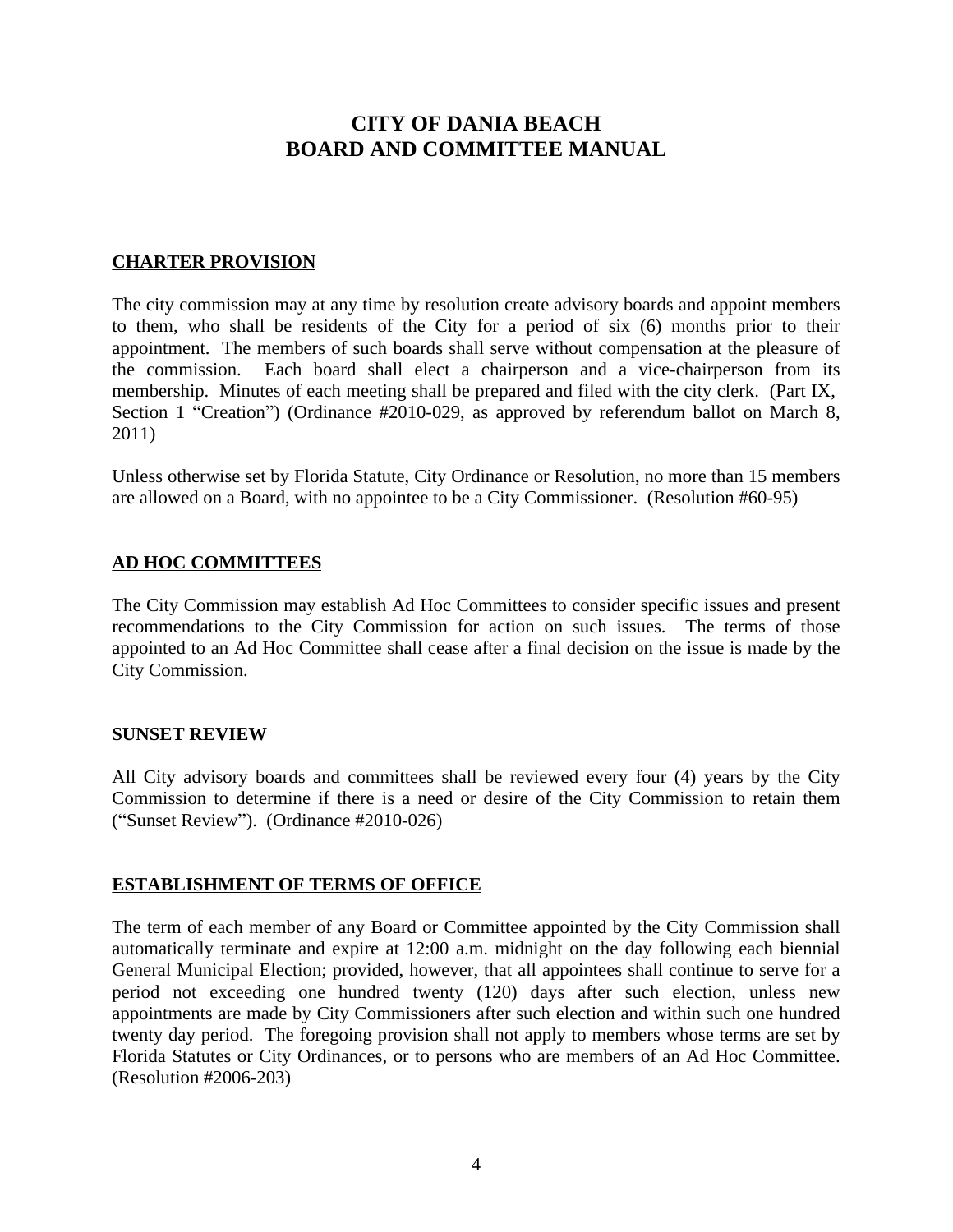#### **Boards with Specific Term Requirements**

Civil Service Board Creative Arts Council Advisory Board Dania Beach Housing Authority Education Advisory Board General Employees Pension Board Grant Advisory Board Green Advisory Board Police and Fire Pension Board

#### **Boards with Terms Expiring each Election Year**

Airport Advisory Board Marine Advisory Board Nuisance Abatement Board Parks, Recreation and Community Affairs Advisory Board Planning and Zoning Board

#### **FINANCIAL DISCLOSURE FORM REQUIREMENT**

Certain Board members are required by State Law to file a Financial Disclosure Form with the Supervisor of Elections Office of the County in which they reside within 30 days of their appointment, annually, and upon termination from the Board. These Boards include:

Dania Beach Housing Authority General Employees Pension Board Planning and Zoning Board Police and Fire Pension Board

#### **ACKNOWLEDGEMENT OF BOARD OR COMMITTEE MEMBERSHIP BY CITY**

Each member of a Board or Committee shall be appointed by the City Commission. The Board Appointment section of the City Commission Agenda will define the appointments needed for each Board, including a breakdown of appointments for each Commissioner. A motion by the City Commission is required to affirm all Board appointments.

Each member of a Board or Committee shall be required to complete a "City of Dania Beach Advisory Board and Committee Interest Form" which shall be kept on file in the City Clerk's Office.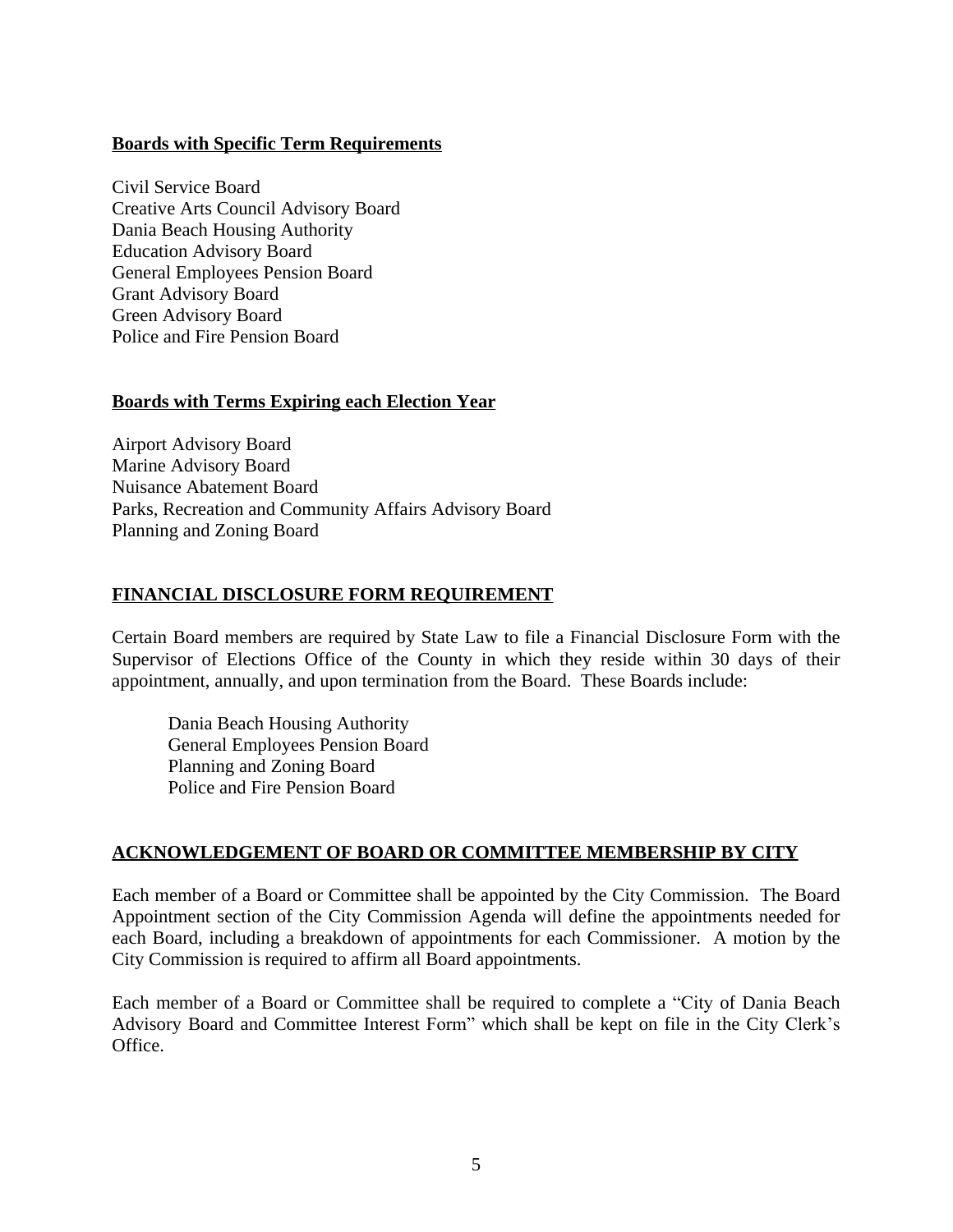Each member of a Board or Committee shall be mailed an information packet from the City Clerk's Office that shall contain the following information:

Membership Card Letter of Appreciation Membership Roster Information on the Board or Committee Financial Disclosure Form (if required) Oath of Office (if required) Florida Commission on Ethics Guide to the Sunshine Amendment and Code of Ethics for Public Officers and Employees Florida Government in the Sunshine – A Citizen's Guide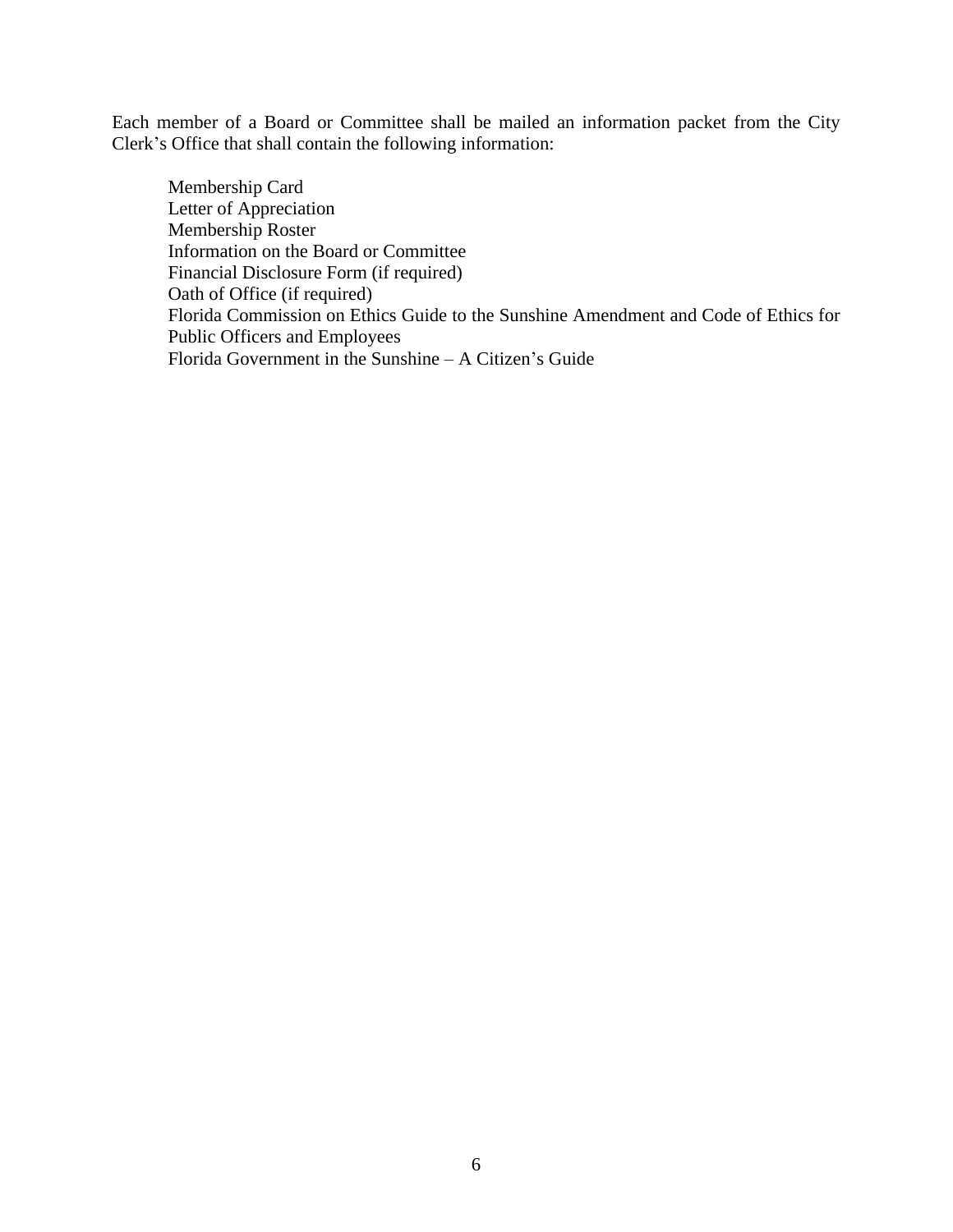## **AIRPORT ADVISORY BOARD**

(15 Members – 3 per Commissioner – 2 Year Term)

The Airport Advisory Board was established by Resolution #20-87 on March 24, 1987. Ordinance #06-95 amended Part XI, Section 1, Article 3, by eliminating the requirement of real property ownership to be eligible to serve as a member of the "Airport Advisory Committee".

#### **PURPOSE**

The purpose of the Airport Advisory Board is to make recommendations to the City Commission on matters concerning the expansion of the Ft. Lauderdale-Hollywood International Airport in Dania Beach. The Board was created for the general purpose of protecting the health, safety and well-being of the citizens of Dania Beach by authorizing the Board to do independent noise studies and air quality tests, and to make recommendations directly to the City Commission.

#### **MEMBERSHIP AND QUALIFICATIONS**

The Board shall consist of fifteen (15) members appointed by the City Commission. Each Commissioner is responsible for nominating three (3) people to the Board. Members must be residents of the City of Dania Beach for six (6) months prior to their appointment. Members will serve without compensation at the pleasure of the City Commission.

#### **FINANCIAL DISCLOSURE**

Members of this Board are not required to file a Financial Disclosure Form.

#### **TERMS OF OFFICE**

The term of each member of any Board or Committee appointed by the City Commission shall automatically terminate and expire at 12:00 a.m. midnight on the day following each biennial General Municipal Election; provided, however, that all appointees shall continue to serve for a period not exceeding one hundred twenty (120) days after such election, unless new appointments are made by City Commissioners after such election and within such one hundred twenty day period. The foregoing provision shall not apply to members whose terms are set by Florida Statutes or City Ordinances, or to persons who are members of an Ad Hoc Committee. (Resolution #2006-203)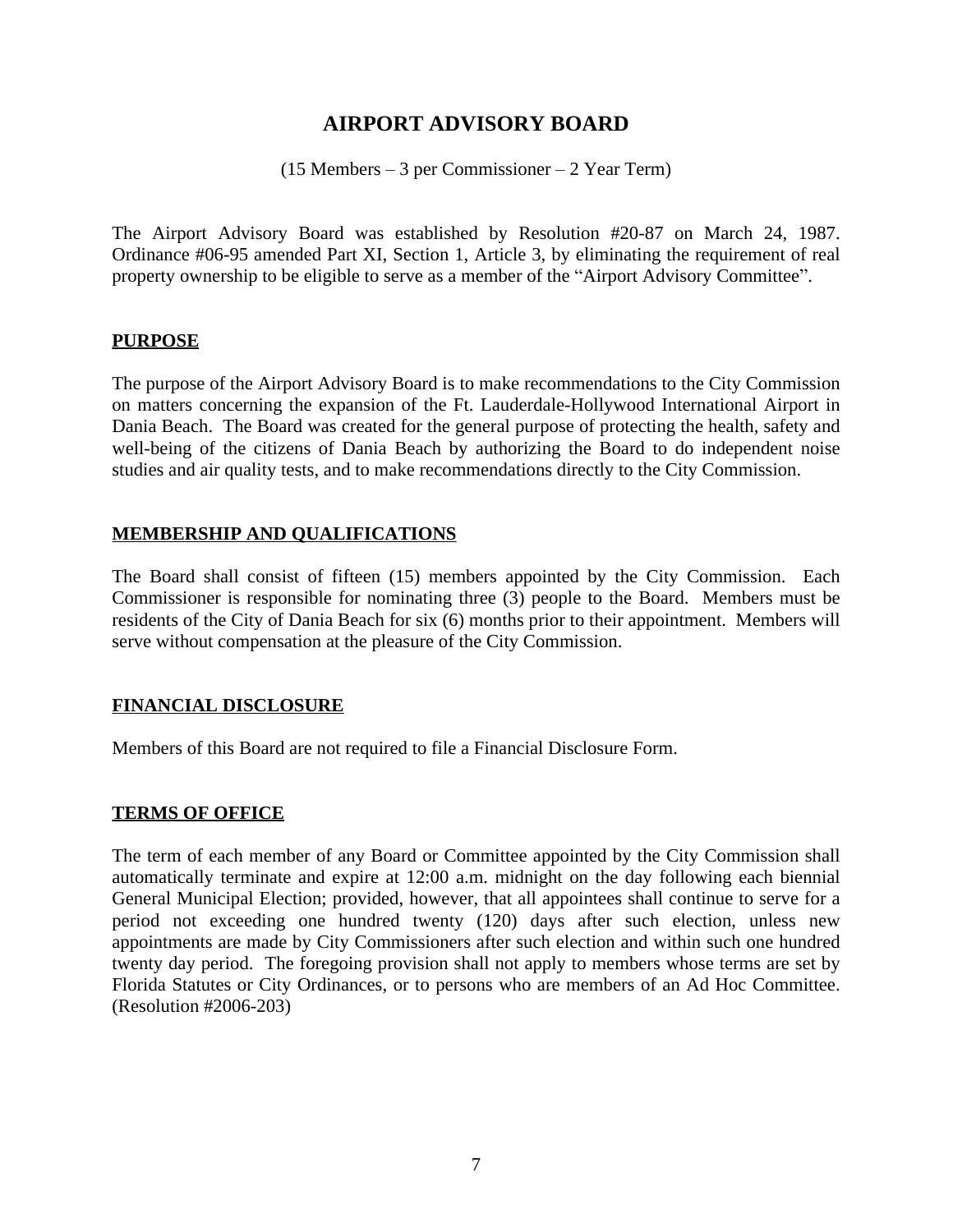#### **ORGANIZATION**

At the April meeting of the Board, the members shall elect a Chairman, Vice-Chairman, Secretary and Assistant Secretary. The Board will promulgate its own rules and regulations which will govern their meetings. Five (5) members shall constitute a quorum.

#### **DUTIES AND RESPONSIBILITIES**

The Board shall make recommendations to the City Commission on matters concerning the expansion of the Ft. Lauderdale-Hollywood International Airport in Dania Beach for the general purpose of protecting the well-being of the citizens of Dania Beach.

The Board shall make a written report to the City Commission and such report, when received, shall become a part of the official records of the City.

The Chairman of the Board shall have the right to request a discussion item be placed on the City Commission Agenda in order to present recommendations made by the Board.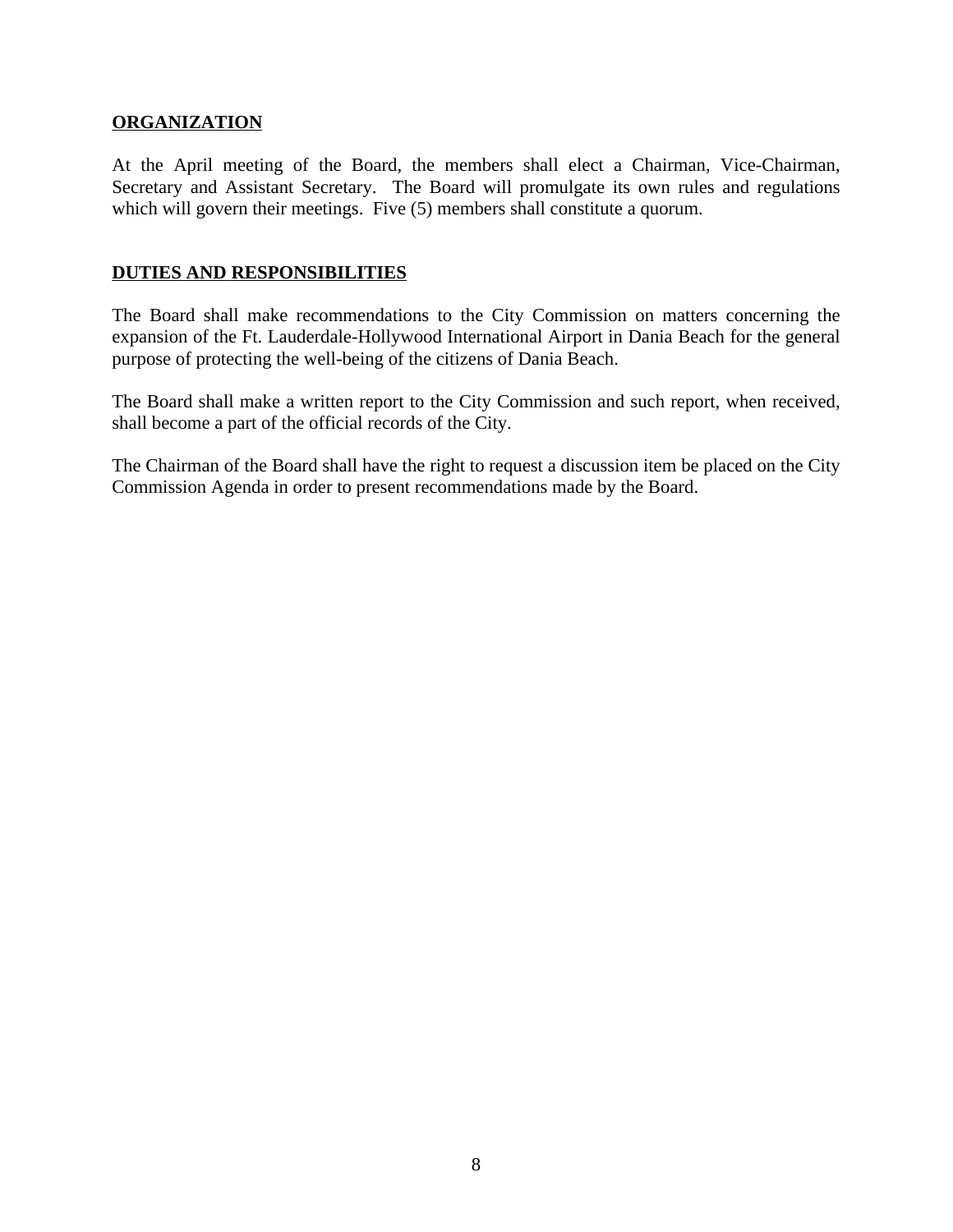## **CHARTER REVIEW BOARD**

(10 Members – 2 per Commissioner)

The Charter Review Board was established by Ordinance #2005-002 (as approved by referendum ballot on March 8, 2005). Resolution #2009-054 established the Charter Review Board on October 13, 2009, and was amended by Resolution #2010-173 on October 12, 2010 to extend the dissolution date of the Board until January 11, 2011.

#### **PURPOSE**

A charter review board shall be appointed by the city commission and shall convene at least every eight (8) years. Such board shall be authorized to place recommendations for changes to the charter before the city commission for consideration by the city commission for placement on an elective ballot, if a referendum is required by law to make the desired change or is requested by the board. (Part 1 "The Municipality of The City of Dania Beach", Article 2 "City Charter", Section 3 "Charter Review Board")

#### **MEMBERSHIP AND QUALIFICATIONS**

The Board shall consist of ten (10) members. The Mayor and each Commissioner shall appoint two (2) members. Members must be residents of the City of Dania Beach for six (6) months prior to their appointment, and shall be electors of the City. Members will serve without compensation at the pleasure of the City Commission. Any person selected to serve on the Charter Review Board shall at all times adhere to the Florida Code of Ethics applicable to public officials. No person shall be eligible for appointment if he or she has been found to have violated any provision of that Code. No member shall be permitted to use his or her appointment to promote any personal political preferences. Any vacancy shall be filled by the appointing member of the City Commission for the remainder of the Board member's unexpired term.

#### **FINANCIAL DISCLOSURE**

Members of this Board are not required to file a Financial Disclosure Form.

#### **TERMS OF OFFICE**

The terms of the members shall commence upon their appointments and shall terminate upon the acceptance by the City Commission of the Board's Report, or as otherwise provided.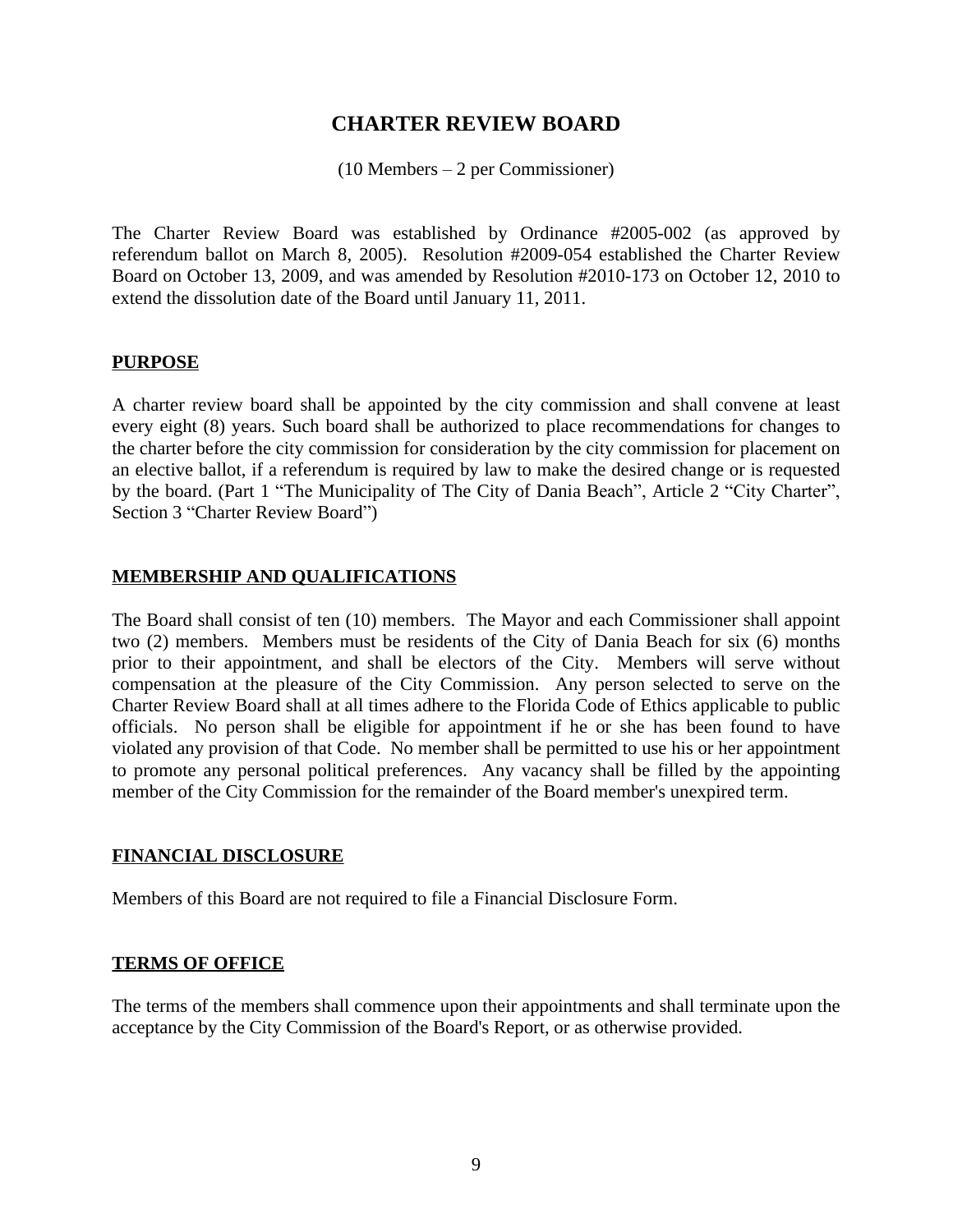#### **ORGANIZATION**

The members shall elect a Chairman and Vice-Chairman. The City Attorney and City Clerk shall attend all meetings of the Charter Review Board.

The Commission, from time to time, may appoint advisors and ad hoc members to the Board.

#### **DUTIES AND RESPONSIBILITIES**

The powers and duties of the Charter Review Board shall consist of advising the City Commission of the areas of the current City Charter in need of change, and advising of specific changes as recommended by a majority vote of the City Charter Review Board. The recommendations of the Board, whether informal or formal and whether upon majority vote or in the course of discussion, shall be of an advisory nature only and shall not be binding upon the City Commission. The Charter Review Board shall be empowered to conduct a comprehensive study of all provisions of the Charter. The Board shall submit its report of recommendations to the City Commission within nine (9) months from the date of appointment of the last member of the Board. The City Commission may decide to seek further recommendations from the Board after submission of its report.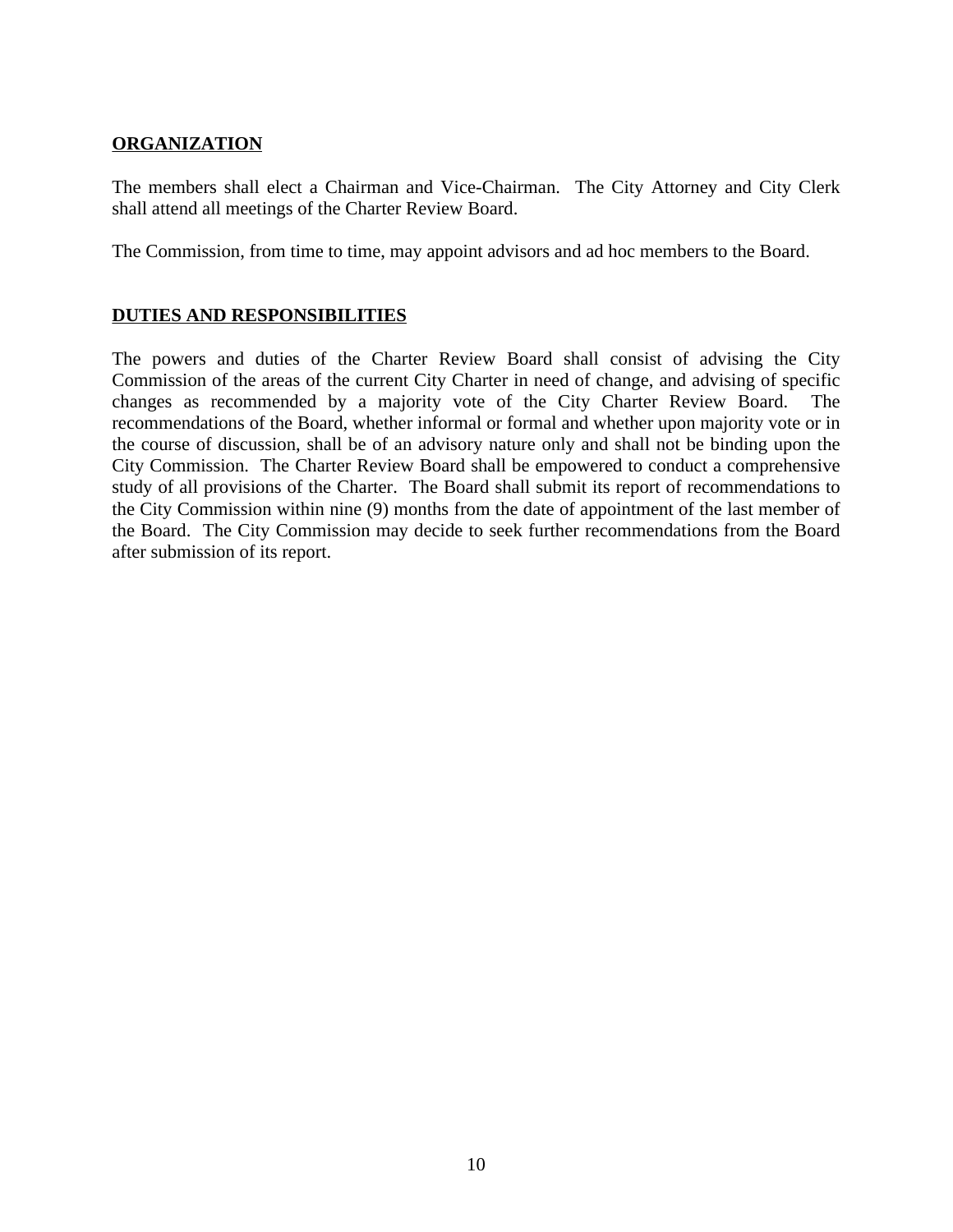## **CIVIL SERVICE BOARD**

(5 Regular and 3 Alternate Positions – 4 Year Term)

The City Commission adopted the Civil Service Administrative Code with the adoption of Ordinance #2004-019 on May 12, 2004. The Code was amended by Resolution #2004-109 to allow the City Manager to appoint an Alternate Member to the Civil Service Board.

#### **PURPOSE**

The purpose of this Board is to hear appeals in the method provided in the Civil Service Code for any employee in the Civil Service who has been suspended without pay for more than twentyfour (24) hours of scheduled work, demoted or dismissed, or wishes to appeal any adverse action relating to employment.

#### **MEMBERSHIP AND QUALIFICATIONS**

The Board shall consist of five (5) regular members of which two (2) shall be appointed by the City Commission, who shall be residents of the City, and who shall not be employees of the City. Two (2) members shall be elected by majority vote of the regular employees holding regular fulltime positions in the Civil Service, provided, however, that such members shall not be employed in the same City Department. One (1) member shall be appointed by the City Manager and shall be a resident of the City and shall not be an employee of the City.

There shall be three (3) alternate members, one (1) of whom shall be elected by the employees and shall hold a regular full-time position in the Civil Service; one (1) whom shall be appointed by the City Commission who shall not be a City employee, but shall be a resident of the City; and one (1) who shall be appointed by the City Manager who shall not be a City employee, but shall be a resident of the City. Alternates shall serve only in the absence of his or her elected or appointed category.

If needed, there may be elected temporary alternates for an employee member's position, to hear grievances or appeals in any case in which the regular member, the alternate or both are members of the same Department as the grievant.

#### **FINANCIAL DISCLOSURE**

Members of this Board are not required to file a Financial Disclosure Form.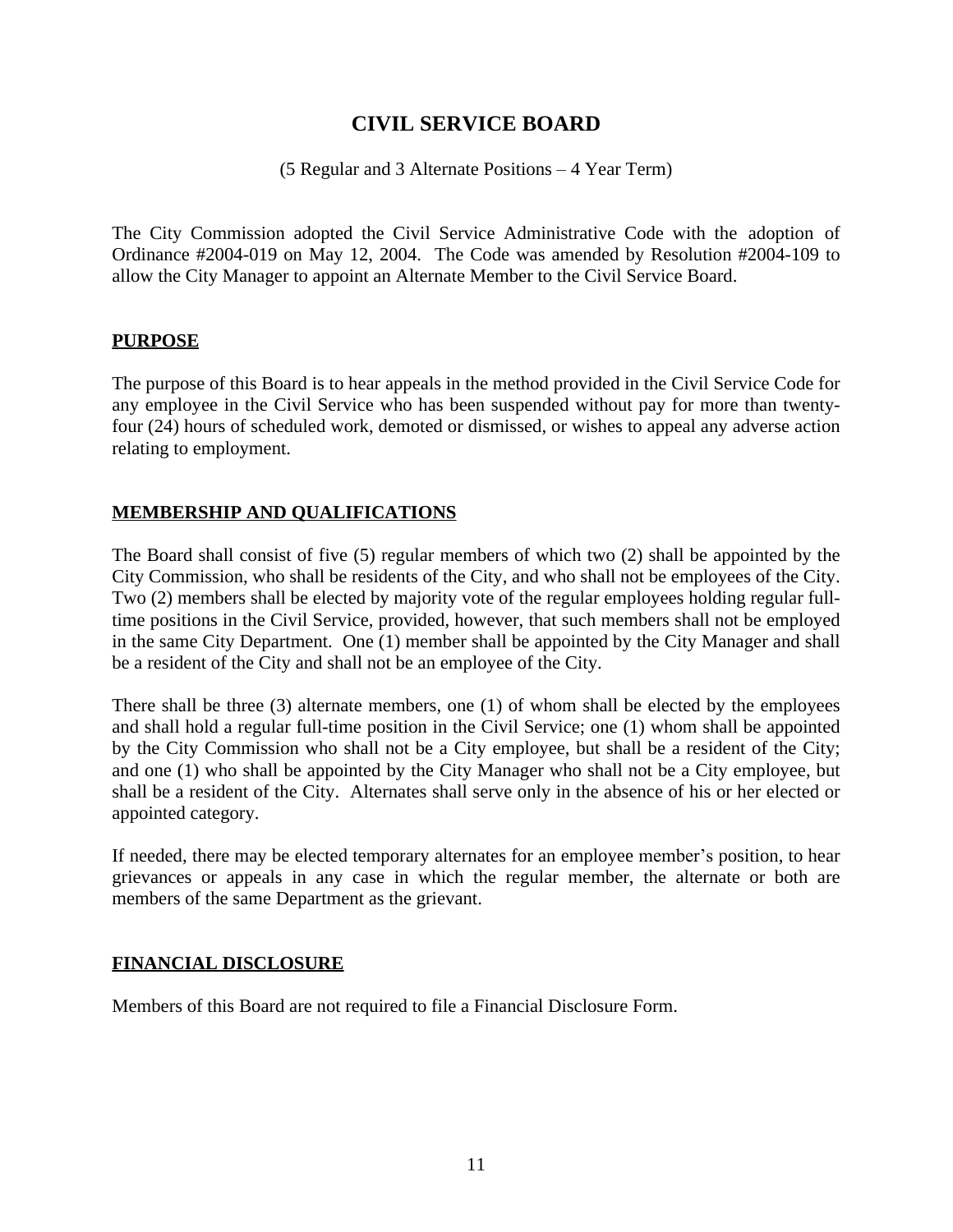#### **TERMS OF OFFICE**

All terms shall be for four (4) years. At the expiration of the four (4) year term, the members or alternates will serve until replacements are elected or appointed. Any unexpired term shall be filled by the electing or appointing authority. No member of the Board may be removed from his or her post prior to the expiration of the term for which appointed or elected, except for cause. In such case, written notice of the reasons for removal shall be provided to the member. The member may request a hearing by the City Commission to contest the removal.

#### **ORGANIZATION**

The Board shall elect from its members a Chairperson and Vice-Chairperson who shall serve at the will of the Board. The Board shall establish its own rules for the conduct of Civil Service Board meetings, as well as to establish requirements for attendance by members of the Board.

#### **DUTIES AND RESPONSIBILITIES**

The Civil Service Board shall have the following powers:

- 1. Hear appeals in the method provided in the Civil Service Code of any employee in the Civil Service who has been suspended without pay for more than twenty-four (24) hours of scheduled work, demoted or dismissed, or wishes to appeal any adverse action relating to employment. The Board will report its decision, which shall be final, in writing to the City Manager.
- 2. Establish rules and procedures for the employee election of two (2) members of the Board and the administration of the election.
- 3. An employee member of the Board shall be prohibited from voting on any matter involving an appeal by an employee in the same Department as the employee member. In this instance, there will be an elected alternate employee representative who will sit for the hearing.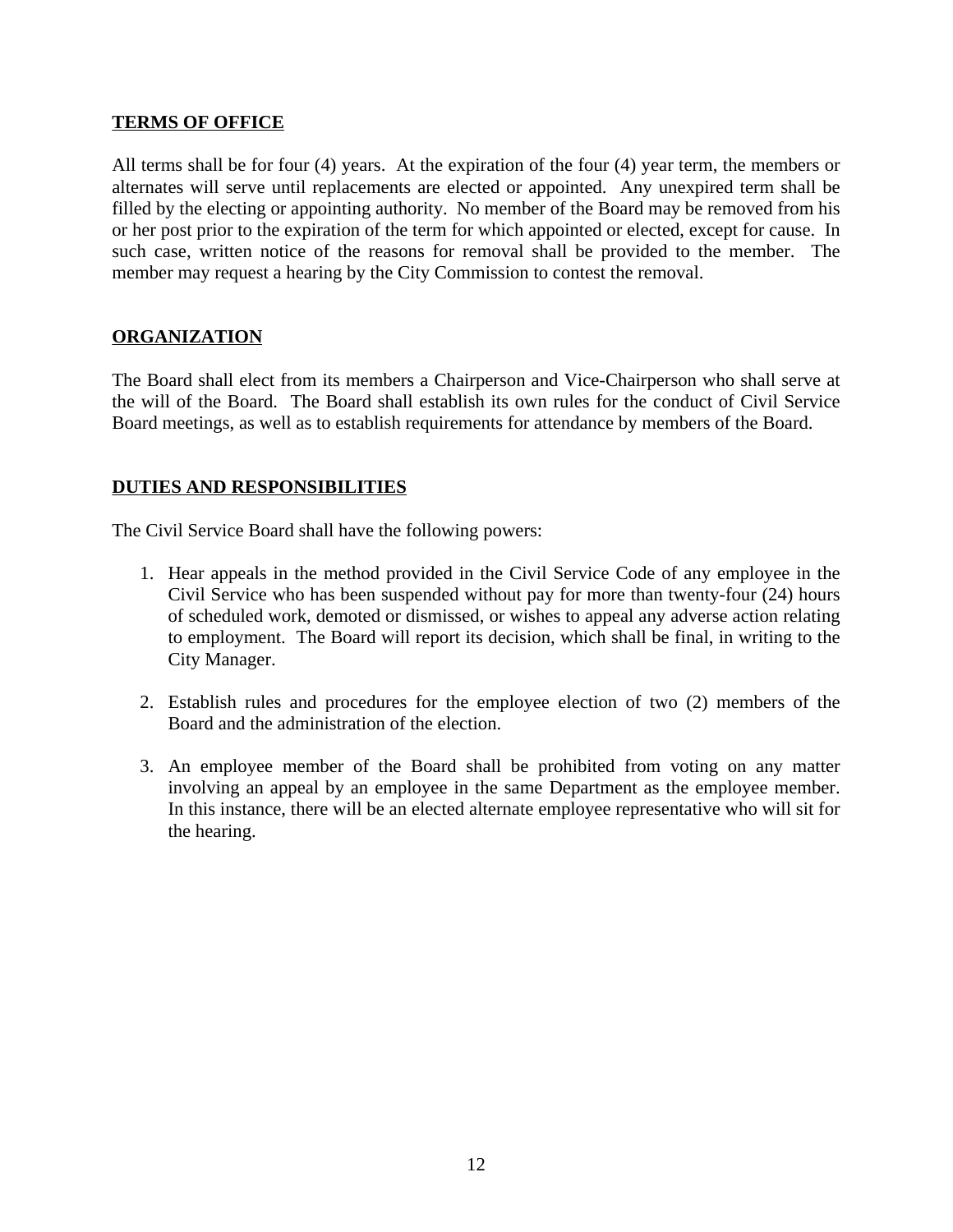## **CREATIVE ARTS COUNCIL ADVISORY BOARD**

(11 Members – 5 Commission Appointments, term concurrent with term of appointing Commissioner; and 6 Ad Hoc Members appointed by Committee comprised of CRA Director, Community Development Director and City Manager for 2 year terms)

The Creative Arts Council Advisory Board was established by Resolution #2012-056 on May 8, 2012. Resolution #2013-055, amending the membership to include one (1) representative of the Dania Beach Improvement Committee was adopted by the Commission on May 28, 2013.

#### **PURPOSE**

The City Commission has determined that it is advisable to create a Creative Arts Council Advisory Board to assist the City in identifying and creating policies and action plans that pertain to the enhancement of a vibrant, engaged arts community as an economic development strategy with the understanding that the arts provide jobs, attract visitors, create products, influence consumer spending and build community vitality.

All members of such Council shall have a genuine concern for both the arts and the total community and provide a diversity of viewpoints and pool of expertise in the arts, as well as business.

#### **MEMBERSHIP AND QUALIFICATIONS**

Advisory Board members shall not exceed eleven (11) voting members comprised of five (5) regular members and six (6) ad hoc members.

Each City Commissioner is entitled to appoint one (1) regular member who shall serve a term consistent with the duration of the term of the appointing Commissioner and without compensation and at the pleasure of the City Commission of the City of Dania Beach. The five (5) Commission regular member appointees shall have each been a resident of the City for a minimum of six (6) months prior to any such appointment.

Six (6) ad hoc members shall be appointed by a majority vote of a committee comprised of the C ommunity Redevelopment Agency ("CRA") Director, Community Development Director and City Manager based upon a review of each prospective member's application if it meets criteria established by the City. Such members must be residents of the tri-County area consisting of Broward, Miami-Dade and Palm Beach counties. They will be appointed for a term of two years, but may reapply and continue serving.

Additional non-voting associate members may also be appointed by a majority vote of the Council based upon a review of an application demonstrating that it meets criteria established by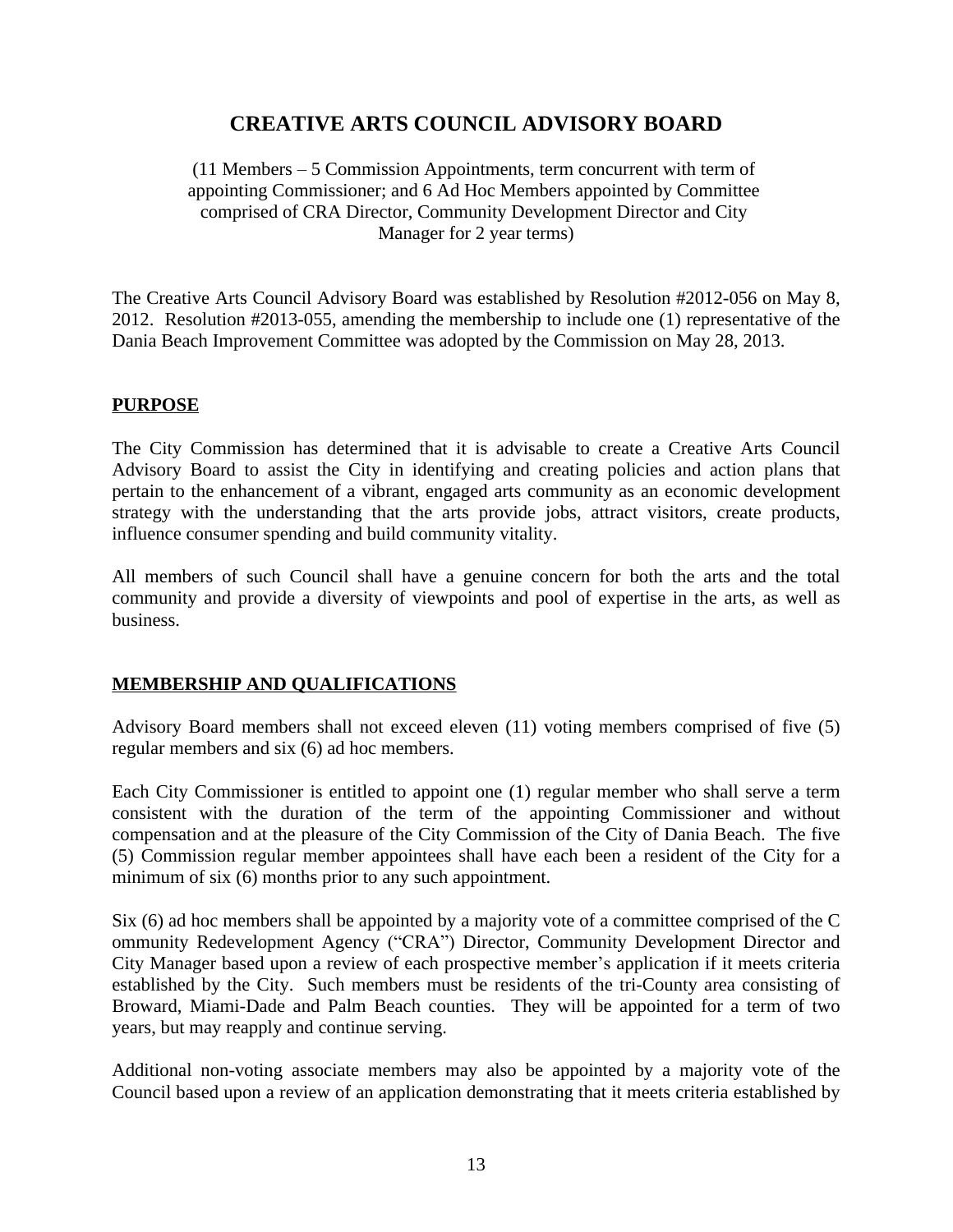the City and submitted to the Council. Such persons must express an interest in raising the profile of the arts in the City and will agree to serve as effective advocates for its social, cultural and economic significance. Associate members will not have voting privileges or need to meet attendance requirements but will be partners who are encouraged to attend Council meetings as often as possible to provide expertise to assist the Council. Terms for such members will be for one (1) year.

Other non-voting associate members who may serve on the Council shall include the following Community partners: City of Dania Beach CRA Economic Development Manager, Executive Director of the Dania Beach Chamber of Commerce, President of the Dania Beach Paul DeMaio Friends of the Library, President of the Dania Beach Tourism Council, the Director of the City Parks and Recreation Department, and one representative of the Dania Beach Improvement Committee.

Honorary members may be brought forward from time to time and will be considered for appointment by a majority vote of voting Council members. They will be artists and other notable arts advocates from around the world whose names and works will promote and support the mission of the Council. The appointments will be reserved for acclaimed artists and other notable art advocates.

Any regular member missing three (3) consecutive meetings shall automatically be removed from the Council and replaced in the same manner as that member was originally appointed.

#### **FINANCIAL DISCLOSURE**

Members of this Board are not required to file a Financial Disclosure Form.

#### **TERMS OF OFFICE**

The five (5) Commission regular member appointees shall serve a term consistent with the duration of the term of the appointing Commissioner.

The six (6) ad hoc members shall be appointed for a term of two years, but may reapply and continue serving.

Non-voting associate members may be appointed for a one (1) year term.

Any regular member missing three (3) consecutive meetings shall automatically be removed from the Council and replaced in the same manner as that member was originally appointed.

#### **ORGANIZATION**

The Council shall meet from time to time under rules and regulations which it may promulgate. At the first meeting of the Council, the members shall elect a chairperson and a vice-chairperson.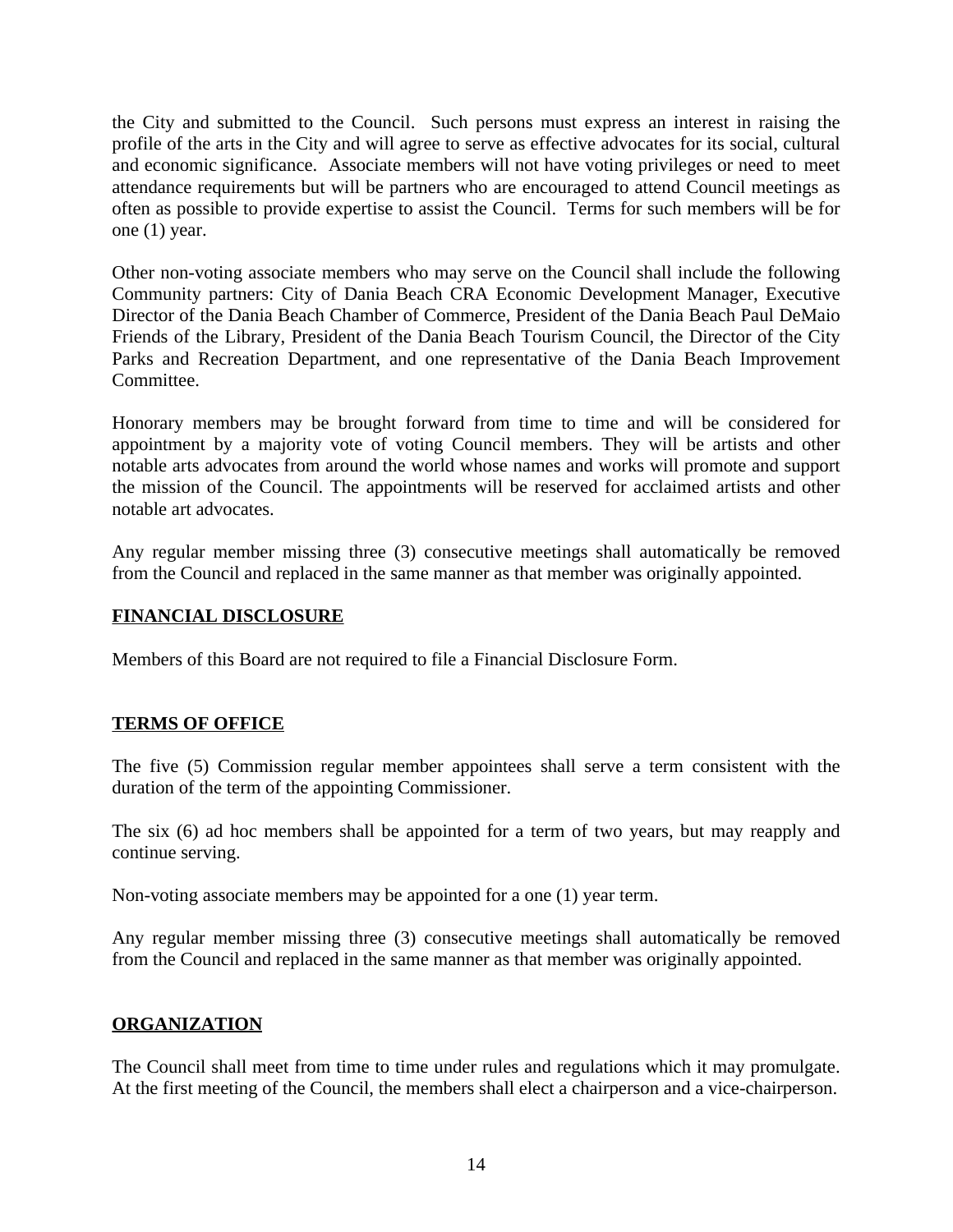The chairperson of the Council shall be afforded the opportunity to request that the City Commission place on its agenda for discussion any recommendations or suggestions made by the Council.

#### **DUTIES AND RESPONSIBILITIES**

That the duties and responsibilities of the Council shall be to:

(a) assist City administration in fostering a strong and vibrant cultural environment that supports a diverse program of the performing and creative arts for both residents and visitors;

(b) strengthen the role of arts and cultural resources in City revitalization efforts;

(c) increase opportunities for incorporating arts and culture in the City's community development agenda;

(d) enhance awareness of the cultural assets in the City;

(e) assist the City to survey and assess the community's needs, resources and support for artists and arts initiatives;

(f) develop recommendations that will help the City respond to the needs and creative possibilities within the City;

(g) identify and recommend policies and formulate long-range plans to cultivate the arts and build on existing programs to create a common vision;

(h) serve as cultural liaison with the City between the interests of the creative community, business community, tourist industry and the community-at-large;

(i) identify and advise the City on ways to attract county, state and federal programs and grants in direct support of arts programs with the City in conjunction with the Grant Advisory Board;

(j) encourage excellence in design and historic preservation;

(k) develop initiatives that encourage the growth of cultural tourism and creative industries;

(l) stimulate greater public awareness and appreciation of the importance of the arts in creating and sustaining a vibrant community;

(m) encourage and facilitate opportunities for residents and tourists to participate in artistic activities;

(n) coordinate information and programs with the other established advisory boards within the City; and

(o) coordinate with appropriate City staff regarding parks, open space and facilities within the City for utilization of such facilities to promote arts awareness in the City.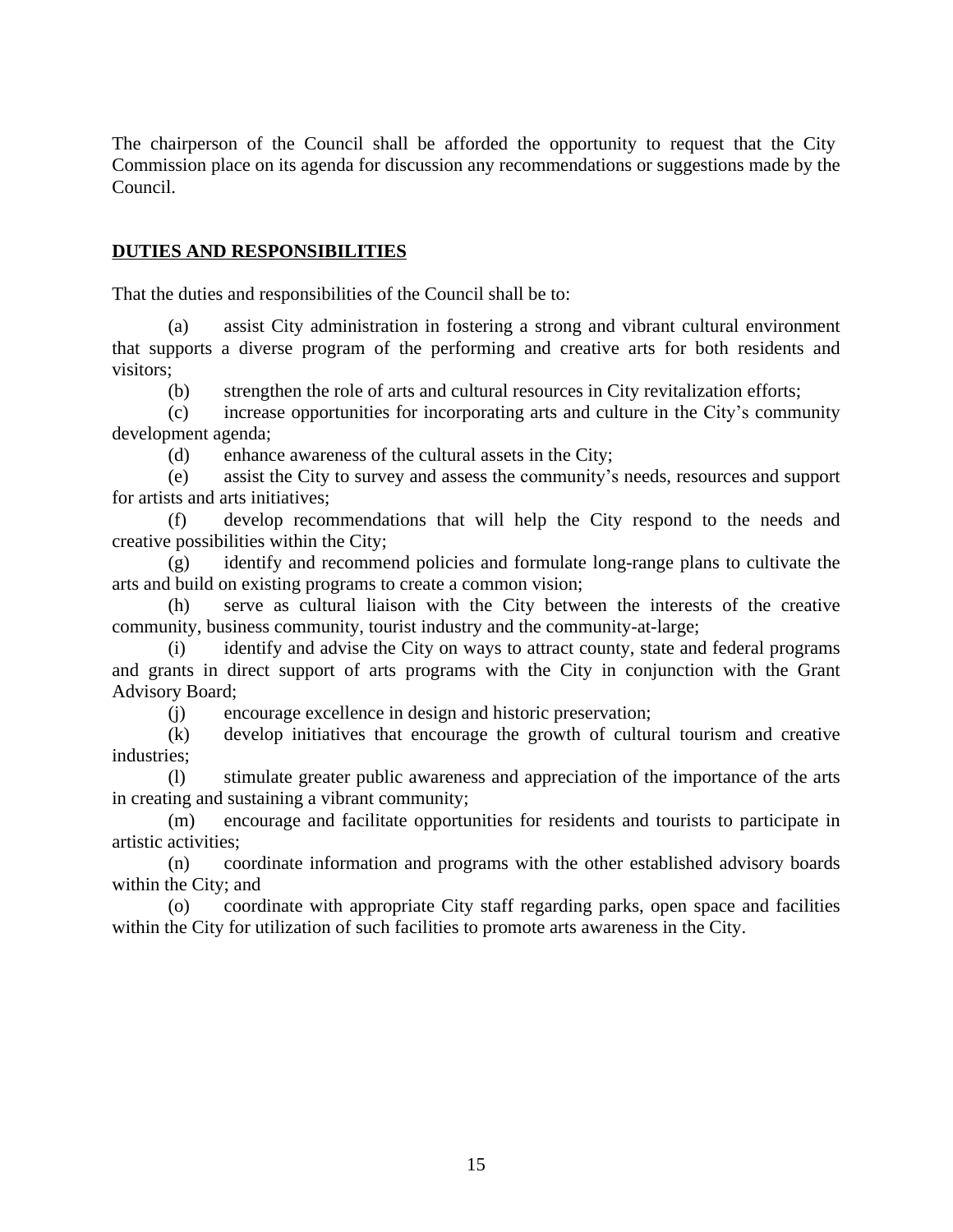## **DANIA BEACH HOUSING AUTHORITY**

(7 Members appointed by the Mayor and confirmed by the City Commission – 4 Year Term)

The City Commission adopted Resolution #172 creating the Housing Authority of the City of Dania on October 26, 1976. This action was taken in conformance with Florida State Statutes Chapter 421.04 (Creation of Housing Authorities).

#### **PURPOSE**

The purpose of the Housing Authority is to manage and operate its housing projects in an efficient manner.

#### **MEMBERSHIP AND QUALIFICATIONS**

The Authority shall consist of seven (7) members appointed by the Mayor, with the approval of the City Commission.

At least one member of the Authority shall be a resident who is current in rent in a housing project, or a person of low income who is receiving rent subsidy through a project administered by the Authority.

No member or officer of the Authority may be an officer or employee of the City of Dania Beach.

#### **FINANCIAL DISCLOSURE**

Members of the Authority are required to file a Financial Disclosure Form.

#### **TERMS OF OFFICE**

Members of the Authority shall serve staggered four (4) year terms.

If a vacancy occurs, the Mayor shall appoint a new representative, with the approval of the City Commission, within 60 days of the vacancy.

#### **ADMINISTRATION OF THE AUTHORITY**

Once created, the Housing Authority is governed by Florida State Statute Chapter 421, Part I.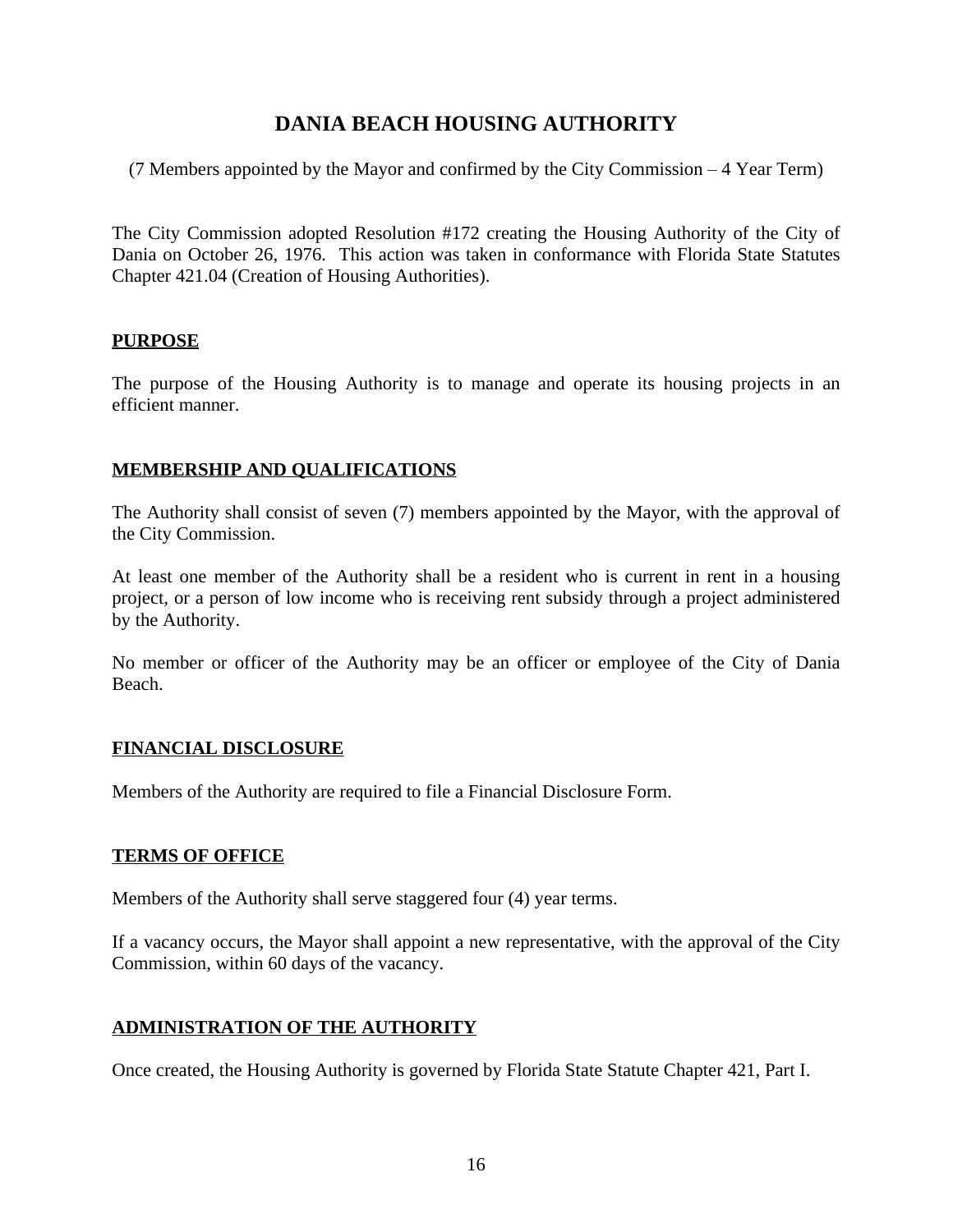#### **EDUCATION ADVISORY BOARD**

#### (7 Members - 6 Commission Appointments, term concurrent with term of appointing Commissioner; and 1 City Manager Appointment; 3 Ex-Officio Members; and Ad-Hoc Members)

The Education Advisory Board was established by Resolution #2013-019 on February 26, 2013.

#### **PURPOSE**

The City Commission has determined that it is advisable to create an Education Advisory Board to assist the City Commission in matters related to the public educational system as it is administered by the public schools located in the City

#### **MEMBERSHIP AND QUALIFICATION**

The Board shall consist of seven (7) members, each of whom shall have been a resident of the City for a minimum of six (6) months prior to any such appointment.

Each City Commissioner is entitled to appoint one (1) member to the Board from time to time; provided, however, that the Mayor shall have one (1) additional appointment and the City Manager shall have one (1) appointment.

There will be three (3) ex-officio (non-voting) members of the Board who will be designees of the principals of Dania Beach Elementary, Collins Elementary, and Olsen Middle Public Schools, respectively. Ad hoc (non-voting) members may also be appointed by any City Commissioner. Ex-officio and ad hoc members are not required to be City residents

It is the intention of the City Commission that persons of diverse perspectives be represented on the Board, including, without limitation, parents of school-age or pre-school-age children, educators, business people, and persons with a background and knowledge in child development and education-related fields

The members shall serve without compensation at the pleasure of the City Commission of the City of Dania Beach. A quorum for any meeting shall consist of three (3) regular members

#### **FINANCIAL DISCLOSURE**

Members of this Board are not required to file a Financial Disclosure Form.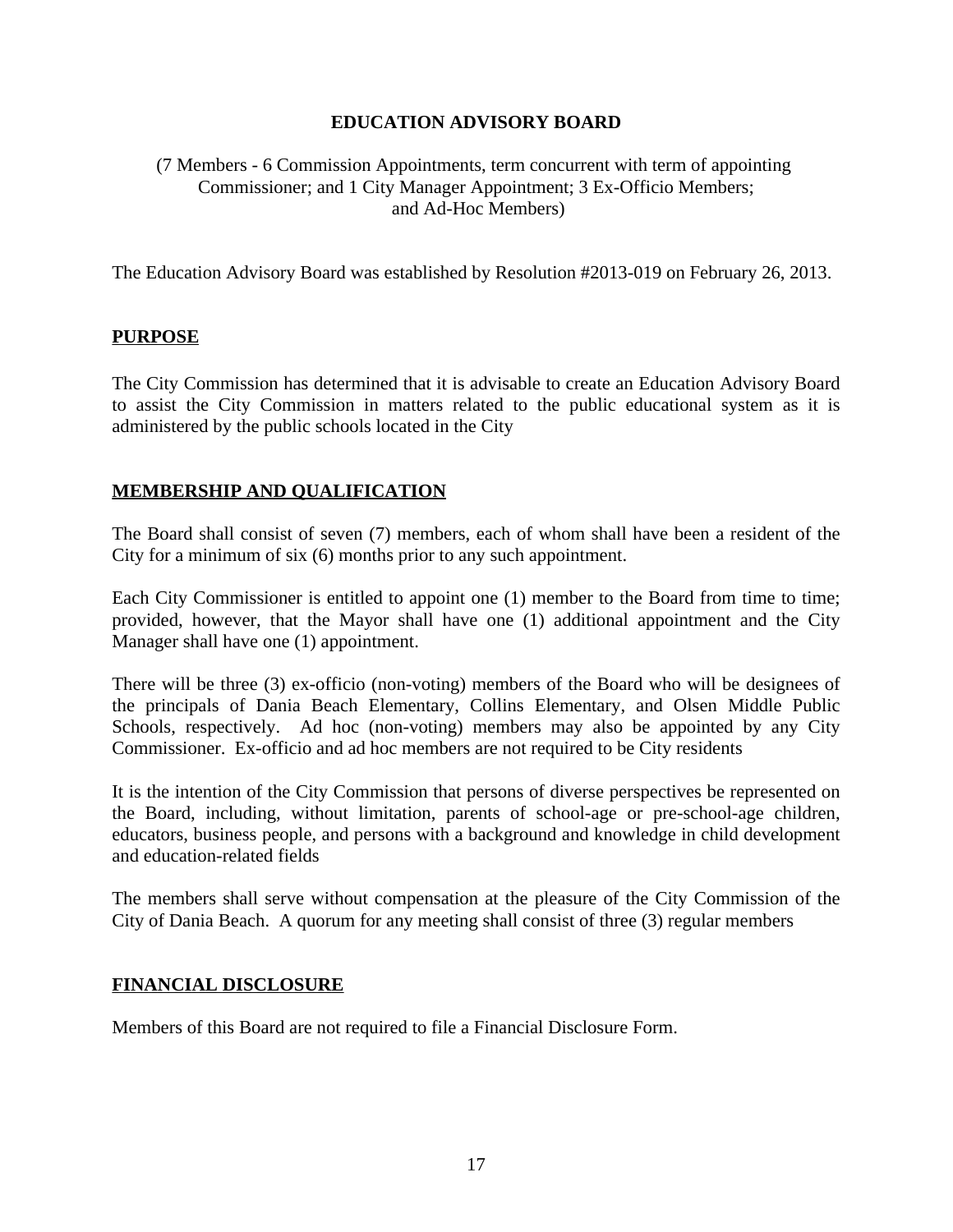#### **TERMS OF OFFICE**

The six (6) Commission appointees shall serve a term consistent with the duration of the term of the appointing Commissioner.

The one (1) City Manager appointee shall serve a term consistent with the duration of the employment of the City Manager.

Any regular member missing three (3) consecutive meetings shall automatically be removed from the Council and replaced in the same manner as that member was originally appointed.

#### **ORGANIZATION**

The Board shall meet from time to time under rules and regulations which it may promulgate. At the first meeting of the Board, the members shall elect a chairperson and a vice-chairperson.

The chairperson of the Board shall be afforded the opportunity to request that the City Commission place on its agenda for discussion any recommendations or suggestions made by the Board.

#### **DUTIES AND RESPONSIBILITIES**

The duties and responsibilities of the Education Advisory Board shall include, but not be limited to:

- (a) meet with local school administrators to recommend courses of action to develop new guiding ideas related to the goals and objectives of education within the City;
- (b) work to improve interaction among County school officials, City officials, businesses and residents of the City;
- (c) recognize and promote accomplishments of students and educators;
- (d) offer and review suggestions from City officials, businesses, residents and school administrators of ways in which the City can enhance the ability of the schools to develop a well-educated workforce, increase civic engagement, reduce juvenile crime and other risk behaviors, and offer recommendations that will enable students to feel comfortable and become enthusiastic about participating in the learning process, and encouraging their participation in classroom environments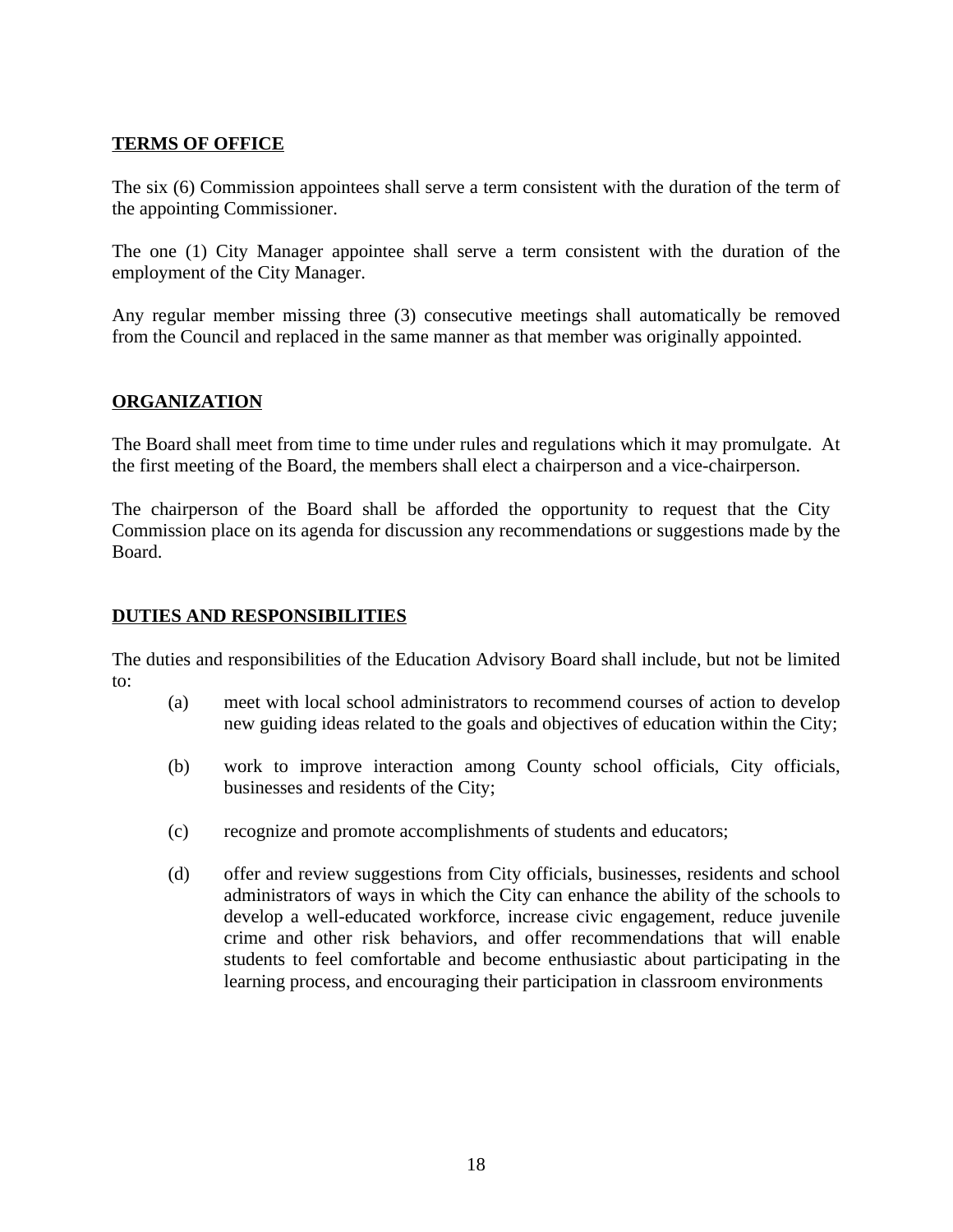## **GENERAL EMPLOYEES PENSION BOARD**

#### (5 Members)

The General Employees Pension Board was established by Ordinance #268 on June 23, 1981. The Board of Trustees shall serve as Trustee of the Trust created as part of the Plan. The Board shall be vested with full legal title to the Trust and assets thereof. If Ordinance #268 shall be repealed, or if contributions to the Plan and Trust are discontinued, the Board shall continue to administer the Amended Plan and Trust in accordance with the provision of Ordinance #268, for the sole benefit of the existing members, any beneficiaries receiving retirement allowances, and any future persons entitled to receive benefits.

#### **PURPOSE**

The Board of Trustees shall be the Plan Administrator and charged with the general administration and responsibility for the proper operation of the Retirement Plan and Trust, and for making effective the provision of the Ordinance.

#### **MEMBERSHIP AND QUALIFICATIONS**

The Board of Trustees shall consist of five (5) persons as follows:

- 1. One member of the City Commission as selected by the City Commission.
- 2. Two (2) employees of the City, regularly employed members of this Retirement System or former members of this Retirement System who are receiving a monthly retirement benefit hereunder, upon the election by a majority of the regularly employed employees of the City.
- 3. Two (2) residents of the City, to be selected by the City Commission.

#### **FINANCIAL DISCLOSURE**

Members of this Board are required to file a Financial Disclosure Form.

#### **TERMS OF OFFICE**

The City Commissioner shall serve on the Board at the will of the City Commission. Upon termination of their term as Commissioner, or upon resignation or removal of the Commissioner from the Board, the City Commission shall select another City Commissioner to serve on the Board.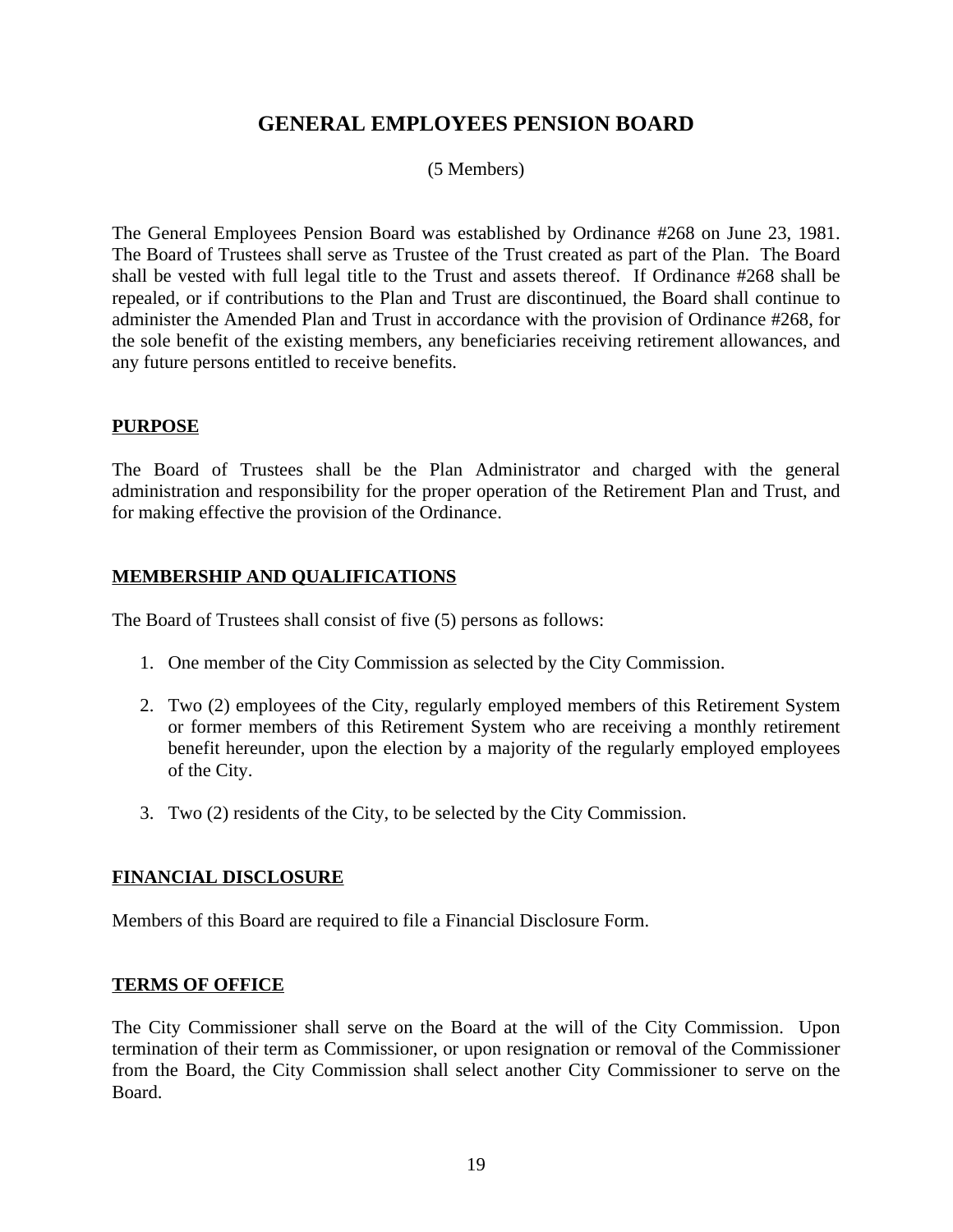Each elected employee member of the Board shall serve for a period of three (3) years. Upon the resignation or removal of such member from the Board, an election shall be held by the employees who are members at that time in order to elect another employee to complete the remainder of the unexpired term. Upon the termination of an employee member who is entitled to or is receiving a monthly retirement benefit, such employee shall be allowed to complete the unexpired portion of their current term.

Each appointed resident member of the Board shall serve for a period of two (2) years. Upon the relocation of a resident member out of the City, or upon the resignation or removal of such member from the Board, the City Commission shall appoint another resident to complete the remainder of the unexpired term.

The employee and resident members may succeed themselves in office.

## **ORGANIZATION**

The Board shall elect one of its members to be the Chairman and another to be the Secretary of the Board, the term of office being two (2) years for each position. The Secretary shall keep a complete Minute Book of the proceedings of the Board. The Trustees shall not receive any compensation, but may be reimbursed for reasonable expenses which they may incur in their positions as Trustees.

Each Trustee shall be entitled to one vote on matters and items of business presented to the Board. Three (3) affirmative votes shall be necessary for a decision by the Trustees at any meeting of the Board. The Chairman shall have the right to one vote only. Three (3) members shall constitute a quorum.

The Board of Trustees shall engage actuarial and other services as shall be required for purposes of the Plan and Trust. The compensation of all persons engaged by the Board of Trustees and all other expenses of the Board necessary for the operation of the Retirement Plan and Trust shall be paid from the Fund at such rates and in such amounts as the Board of Trustees shall agree. Funds may be disbursed by the City Finance Department or other disbursing agent as determined by the Board, but only upon written authorization by the Board of Trustees.

#### **DUTIES AND RESPONSIBLITIES**

The duties and responsibilities of the Board of Trustees shall include, but not necessarily be limited to, the following:

1. To construe the provisions of the Plan and Trust and determine all questions that may arise.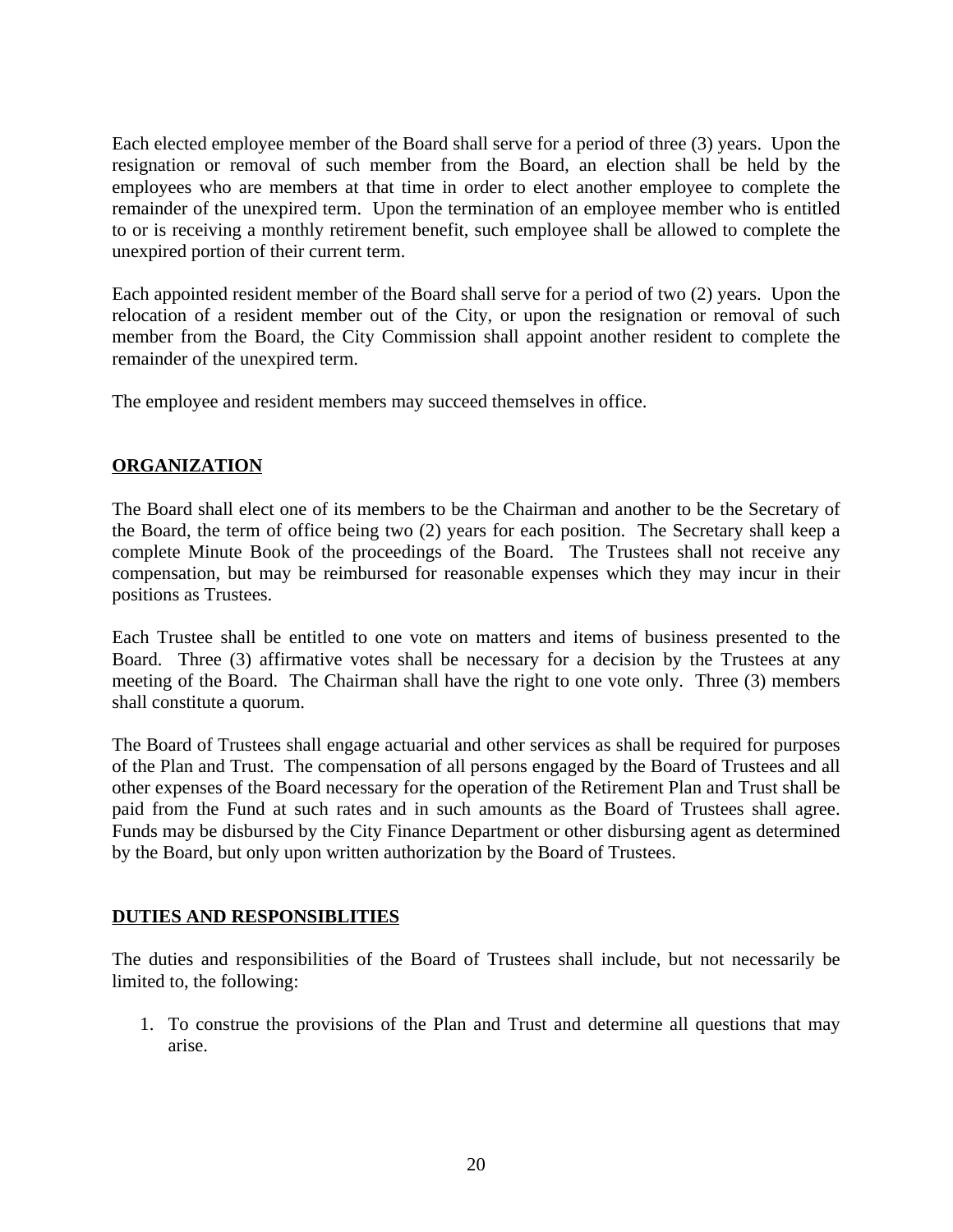- 2. To determine or have determined and certified the amount of all retirement allowances or other benefits.
- 3. To receive and process all applications for participation and benefits, and where necessary, conduct hearings.
- 4. To authorize all payments whatsoever from the Fund and to notify the disbursing agent, in writing, or approve benefit payments and other expenditures arising through operation of the Plan.
- 5. To make recommendations to the City Commission regarding changes in the provision of the Plan and Trust.
- 6. To review reports of and have meetings with the Custodian and Investment Agent(s) or Advisor; to require written reports from the Custodian on Fund Assets and transactions on a semiannual or more frequent basis if deemed advisable by the Board; to require written and oral reports from the Investment Agent(s) or Advisor on at least a semiannual basis, such reports to reflect Trust Fund Investment Performance, Investment Recommendations and overall review of Fund Investment Policies.
- 7. To determine or have determined that the Retirement Plan complies at all times with the provisions of Florida Law both substantially and in operation, and including the following:
	- a. Have prepared annually and distributed to all members a Plan Description and a summary of pertinent updated financial and actuarial information.
	- b. Assure that City contributions are deposited into the Trust Fund at least quarterly, and that member contributions are deposited at least monthly.
	- c. Assure that all regular and special actuarial reports are filed with the Florida Division of Retirement within sixty (60) days of receipt.
	- d. Have actuarial valuations performed on a regular basis. Have special actuarial work performed in advance to determine costs of any Plan changes or amendments prior to their adoption.
	- e. Establish a uniform procedure for prompt review and rehearing of all claims by members or beneficiaries.
- 8. To maintain a Minute Book containing the Minutes and Records of the proceedings and meetings of the Board.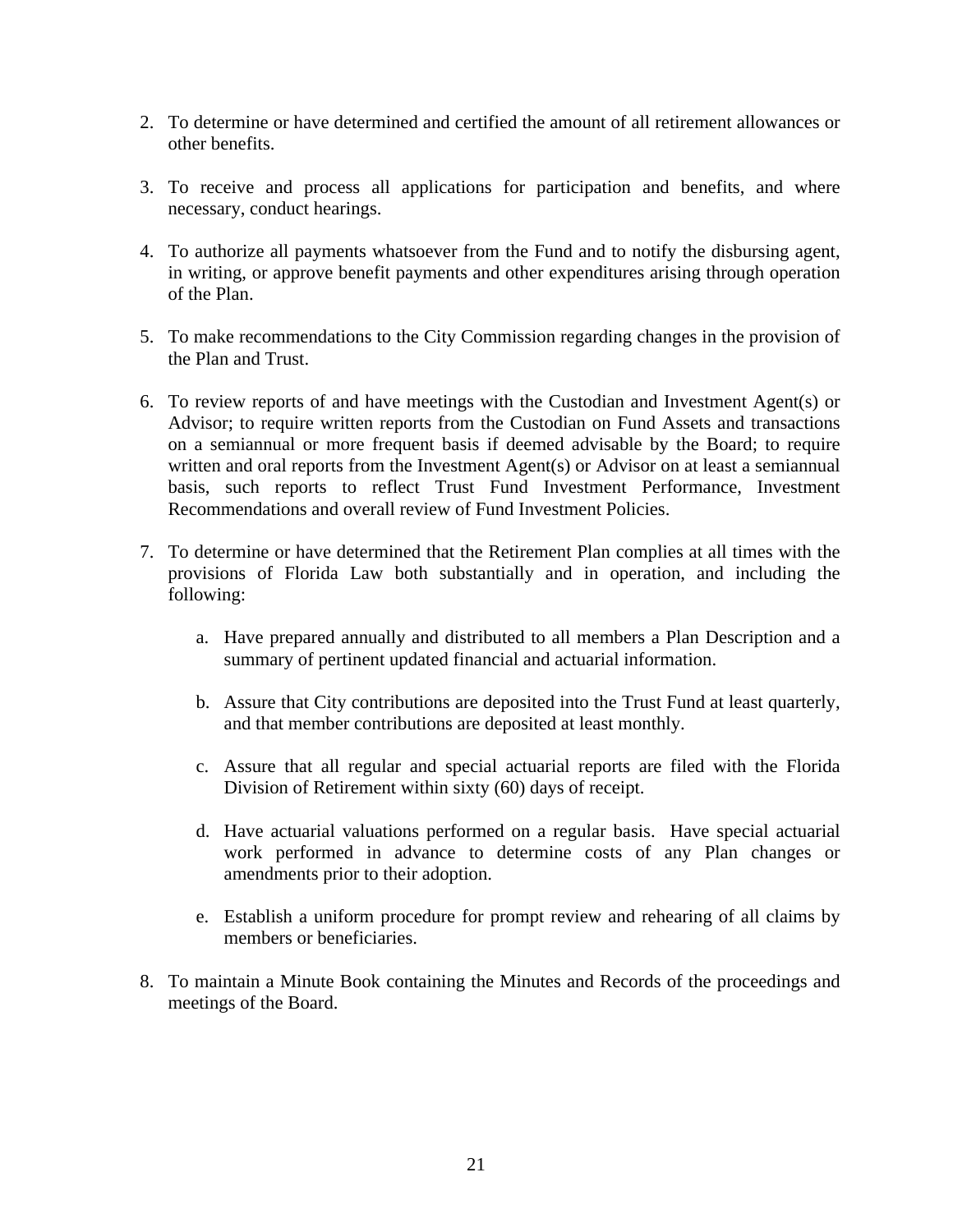#### **POWERS OF THE BOARD**

The Board of Trustees shall have the following investment powers and authority:

- 1. The Board of Trustees shall be vested with full legal title to the Fund, subject to the authority and power of the City Commission to amend or terminate this Trust, provided that no amendment or Trust Fund termination shall ever result in a diversion of Fund Assets except for the benefits of members and beneficiaries, nor the use of any Fund Assets except for the payment of regular expenses and benefits under the Plan.
- 2. All contributions from time to time paid into the Trust Fund, and the income thereof, without distinction between principal and income, shall be held and administered by the Board or its agent in the Fund and the Board shall not be required to segregate or invest separately any portion of the Fund.
- 3. The Fund may be invested and reinvested in such securities or property, real or personal, however situated and of whatever kind, as shall be approved by the Board of Trustees, including but not limited to stocks, common or preferred, bonds, and other evidences of indebtedness or ownership although the same may not be of a character not permitted for Trustee's investment by the Laws of the State of Florida.
- 4. The Board of Trustees may retain in cash and keep unproductive of income such amount of the Fund as it may deem advisable, having regard for the case requirements of the Plan.
- 5. No person or entity shall be liable for the making, retention, or sale of any investment or reinvestment made as herein provided, nor for any loss or diminishment of the Fund, except that due to their own negligence, willful misconduct or lack of good faith.
- 6. The Board may cause any investment in securities held by it to be registered in or transferred into its name as Trustee, or into the name of such nominee as it may direct, or it may retain them unregistered and in form permitting transferability, but the books and records shall at all times show that all investments are part of the Trust Fund.
- 7. The Board is empowered, but is not required, to vote upon stocks, bonds, or securities of any corporation, association, or trust and to give general or specific proxies or powers of attorney with or without power of substitution; to participate in mergers, reorganizations, recapitalizations, consolidations and similar transactions with respect to such securities; to deposit such stock or other securities in any voting trust of any protective or like committee or with the trustees or with depositories designated thereby; to amortize or fail to amortize any part or all of the premium or discount resulting from the acquisition or disposition of assets; and generally, to exercise any of the powers of an owner with respect to stocks, bonds, or other investments, comprising the Fund which it may deem to be the best interest of the Fund to exercise.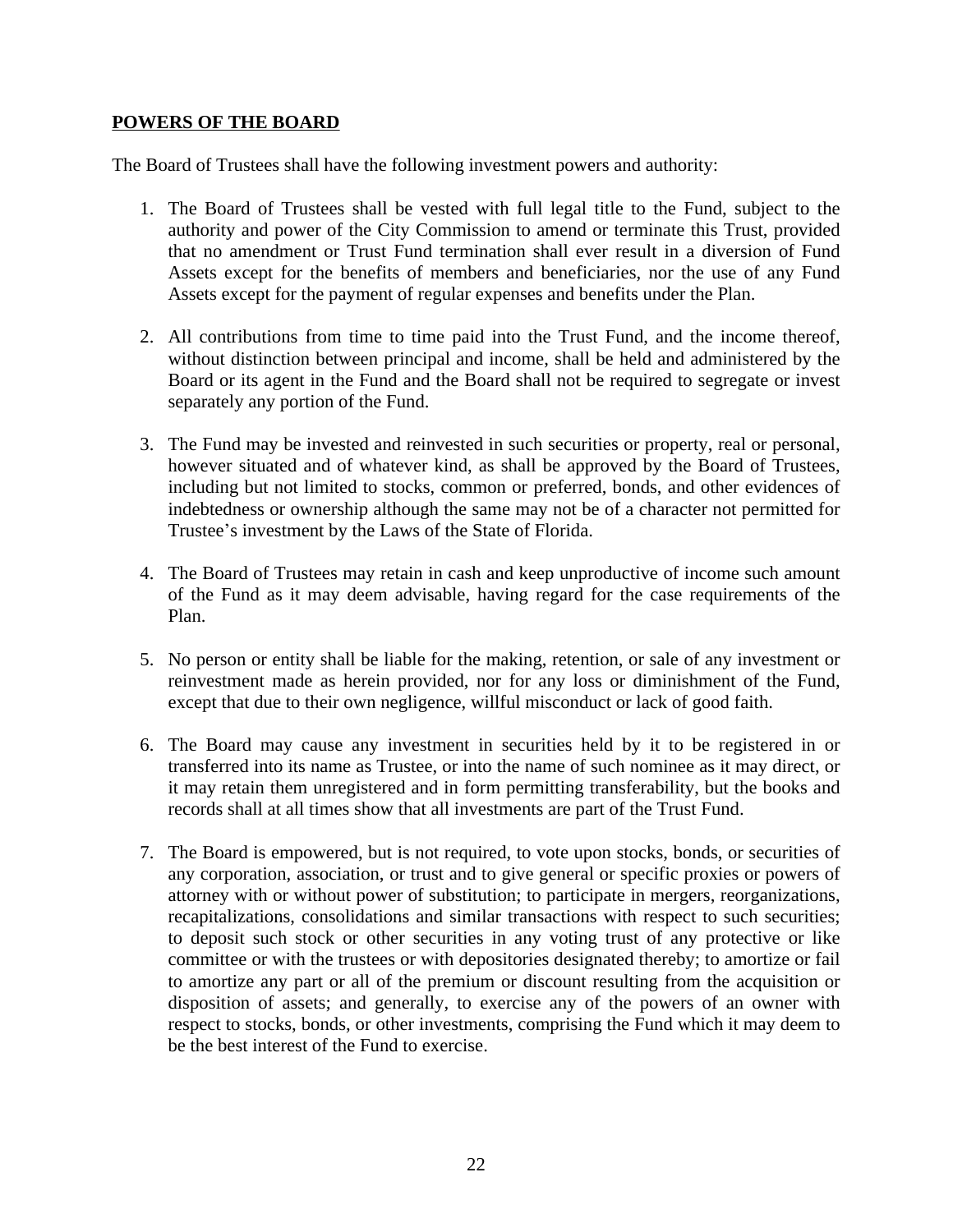- 8. The Board shall not be required to make any inventory or appraisal or report to any court, nor to secure any order of court for the exercise of any power herein contained.
- 9. Where any action which the Board is required to take or any duty or function which it is required to perform either under the terms herein or under the general law applicable to it as Trustee under the article, can reasonably be taken or performed only after receipt by it from a member, the City or any other entity of specific information, certification, direction or instructions, the Board shall be free of liability in failing to take such action or perform such duty or function until such information, certification, direction or instruction has been received by it.
- 10. Any overpayments or underpayments from the Fund to a member or beneficiary caused by errors of computation shall be adjusted with interest at a rate per annum approved by the Board. Overpayments shall be charged against payments next succeeding the correction. Underpayments shall be made up from the Trust Fund.
- 11. The Board shall sustain no liability whatsoever for the sufficiency of the Fund to meet the payments and benefits herein provided for.
- 12. In any application to or proceeding or action in the courts, only the City and the Board shall be necessary parties, and no member or other persons having an interest in the Fund shall be entitled to any notice or service of process. Any judgment entered in such a proceeding or action shall be conclusive upon all persons.
- 13. Any of the foregoing powers and functions reposed in the Board may be performed or carried out by the Board through duly authorized agents, provided that the Board at all times requires of and reviews reports of any such agent; provided further, that legal title to said Fund shall always remain in the Board of Trustees.
- 14. As set forth in Ordinance #268, the Board may establish arrangements with an insurance carrier, by separate investment contract or other similar arrangement, for the purpose of authorizing and delegating to the insurance company the investment of all or a portion of Fund Assets.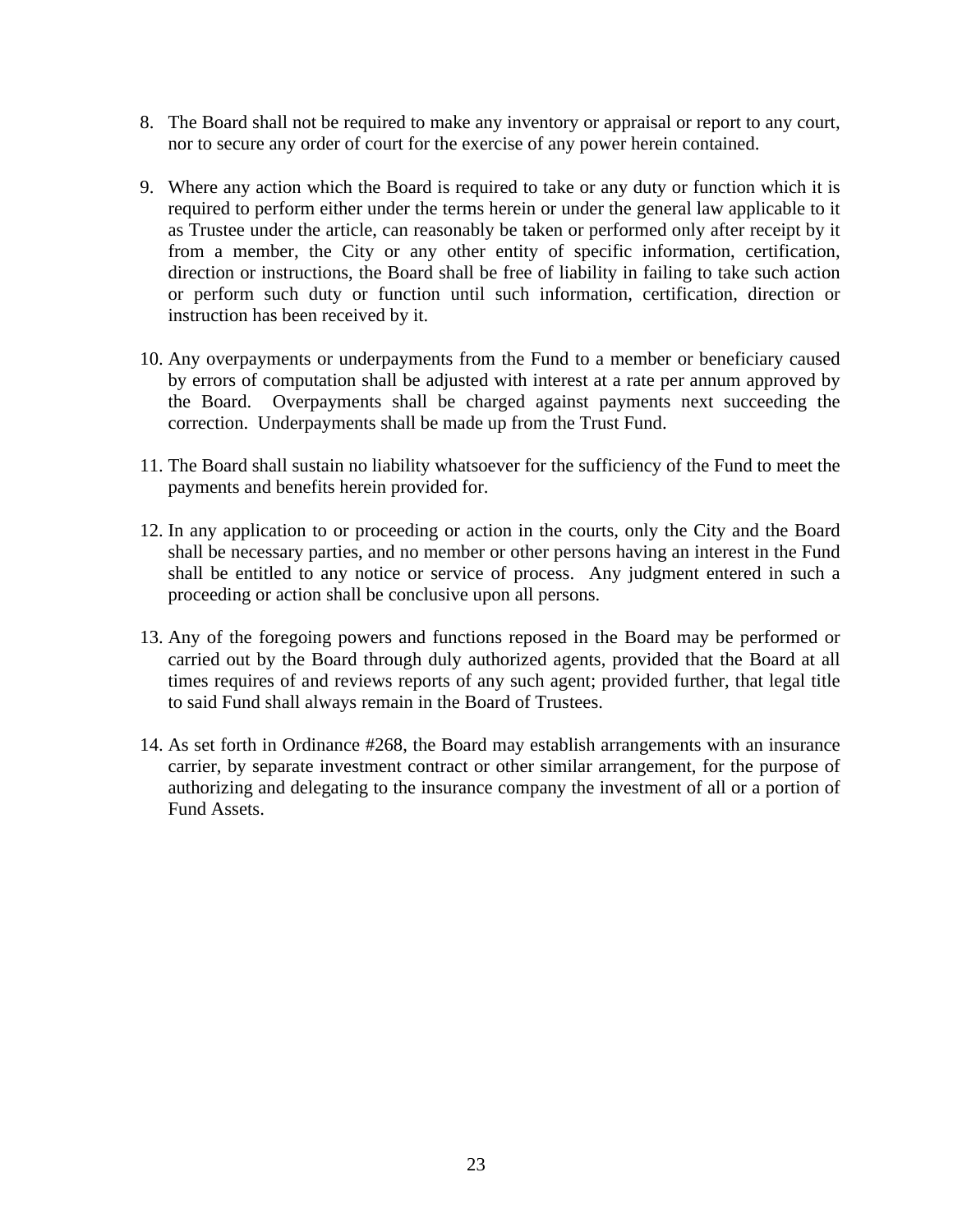## **GRANT ADVISORY BOARD**

(5 Members – 1 per Commissioner – Term consistent with the duration of the term of the appointing Commissioner)

The Grant Advisory Board was established by Resolution #2008-064 on April 22, 2008.

#### **PURPOSE**

The purpose of this Board is to assist City administration in finding grant opportunities and make recommendations to the City Commission for grant opportunities that the Board finds to be advantageous to the City.

#### **MEMBERSHIP AND QUALIFICATIONS**

The Board shall consist of five (5) members appointed by the City Commission.

Members must be registered voters within the City of Dania Beach, and each member shall have been a resident of the City of Dania Beach for a minimum of six (6) months prior to appointment.

The Board members shall have experience in grant writing or administering grant funded programs, or related to grants involving a community based organization ("CBO"). Members shall be chosen from the following experience categories: governmental agency, health-related agency, an area school, a public safety entity, a college or university, and a legislative aide or staff person.

#### **FINANCIAL DISCLOSURE**

Members of this Board are not required to file a Financial Disclosure Form.

#### **TERMS OF OFFICE**

Each appointee shall serve a term consistent with the duration of the term of the appointing Commissioner and without compensation at the pleasure of the City Commission of the City of Dania Beach.

Any member missing three (3) consecutive meetings shall automatically be removed from the Board and replaced in the same manner in which that member was originally appointed.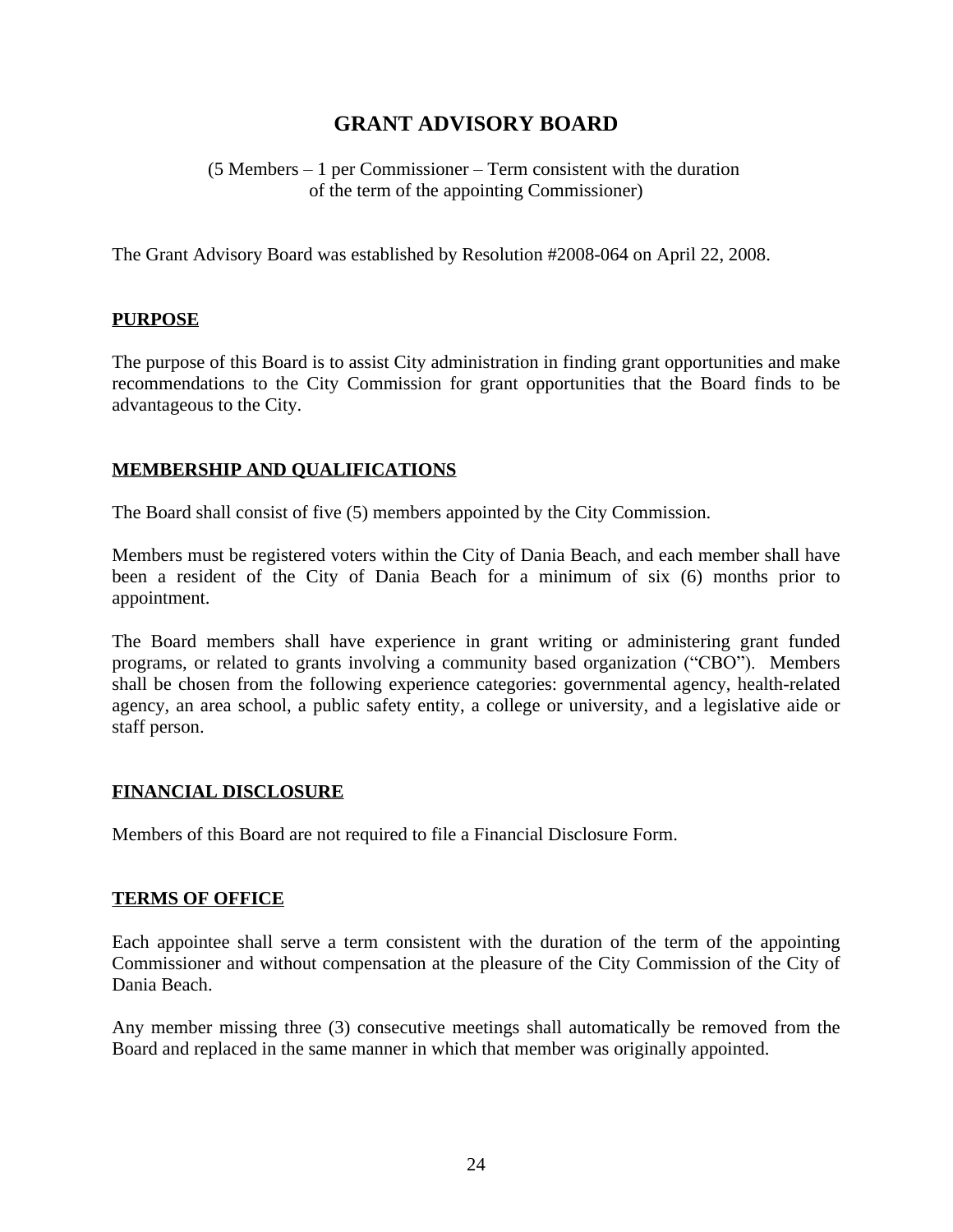#### **ORGANIZATION**

The Board shall meet from time to time under rules and regulations which it shall promulgate.

The Board shall elect a Chairperson and Vice-Chairperson at their first meeting.

#### **DUTIES AND RESPONSIBILITIES**

The duties and responsibilities the Board shall be to:

- (a) assist City administration in finding grant opportunities that would benefit the City;
- (b) recommend to the City Commission applications for grant opportunities that the Board finds to be advantageous to the City;
- (c) assist CBO's in identifying grant opportunities;
- (d) assist CBO's in applying for grants;
- (e) assist and guide residents in establishing a CBO, the purpose of which would be to meet the goals and needs of the Dania Beach community;
- (f) assist in helping CBO's to become self-supportive through partnerships with other CBO's, the business community, governmental entities, and volunteers.

The Chairperson of the Board shall be afforded the opportunity to request that the City Commission place on its agenda for discussion any recommendations or suggestions made by the Board.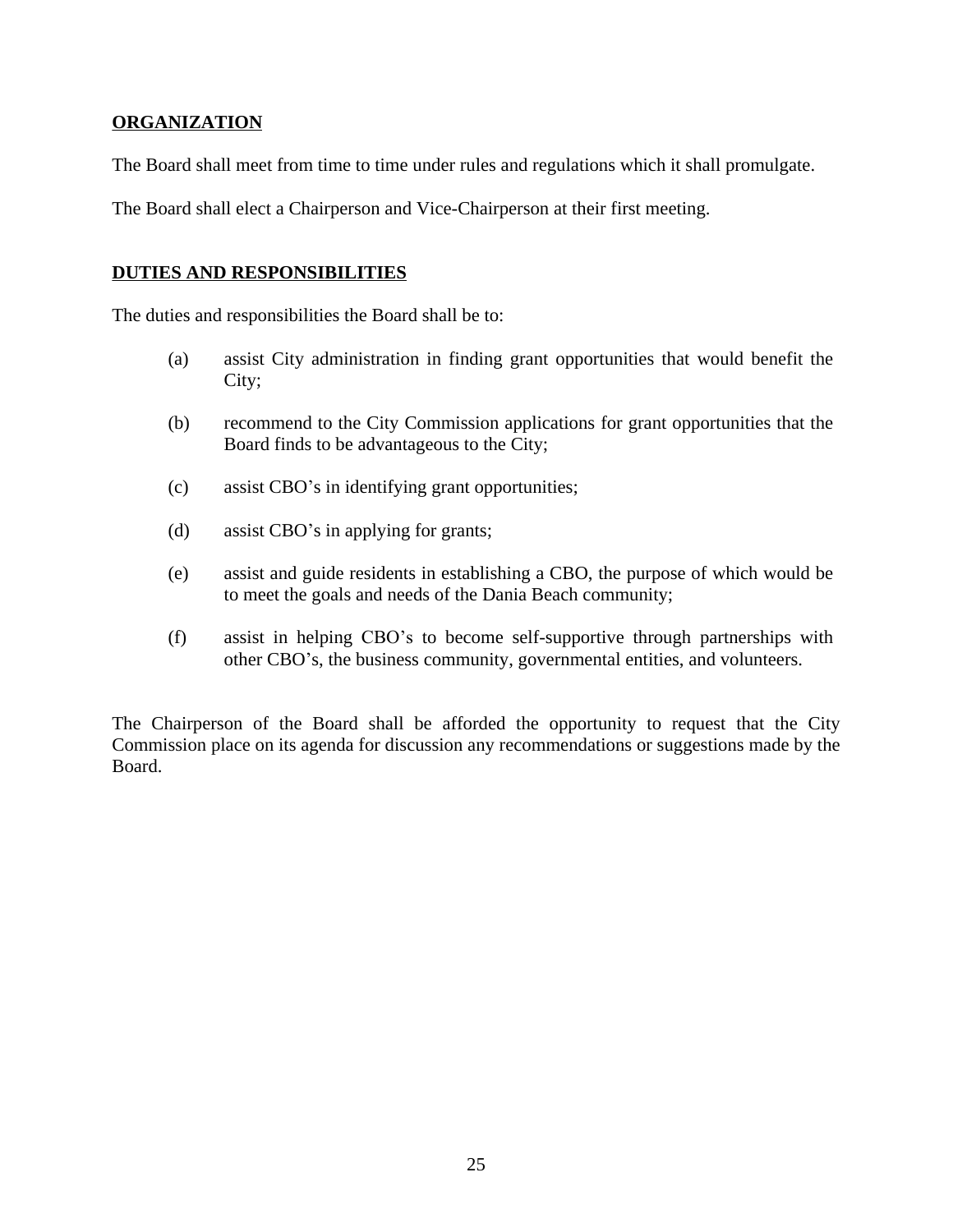## **GREEN ADVISORY BOARD**

#### (5 Members – 1 per Commissioner – Term consistent with the duration of the term of the appointing Commissioner)

The Green Advisory Board was established by Resolution #2009-026 on February 11, 2009. Resolution #2013-047, amending the membership to include two (2) Alternate Members was adopted by the Commission on May 14, 2013.

#### **PURPOSE**

The purpose of this Board is to assist City administration in identifying and creating policies and action plans that pertain to energy efficiency and help to mitigate the effects of climate changes.

#### **MEMBERSHIP AND QUALIFICATIONS**

The Board shall consist of five (5) Regular members and two (2) Alternate members appointed by the City Commission.

Members must be registered voters within the City of Dania Beach, and each member shall have been a resident of the City of Dania Beach for a minimum of six (6) months prior to appointment.

The Board members shall have experience, expertise or training in the areas of energy demandside management, LEED or green building standards, renewable energy technologies or related fields.

#### **FINANCIAL DISCLOSURE**

Members of this Board are not required to file a Financial Disclosure Form.

#### **TERMS OF OFFICE**

Each appointee shall serve a term consistent with the duration of the term of the appointing Commissioner and without compensation at the pleasure of the City Commission of the City of Dania Beach.

Any member missing three (3) consecutive meetings shall automatically be removed from the Board and replaced in the same manner in which that member was originally appointed.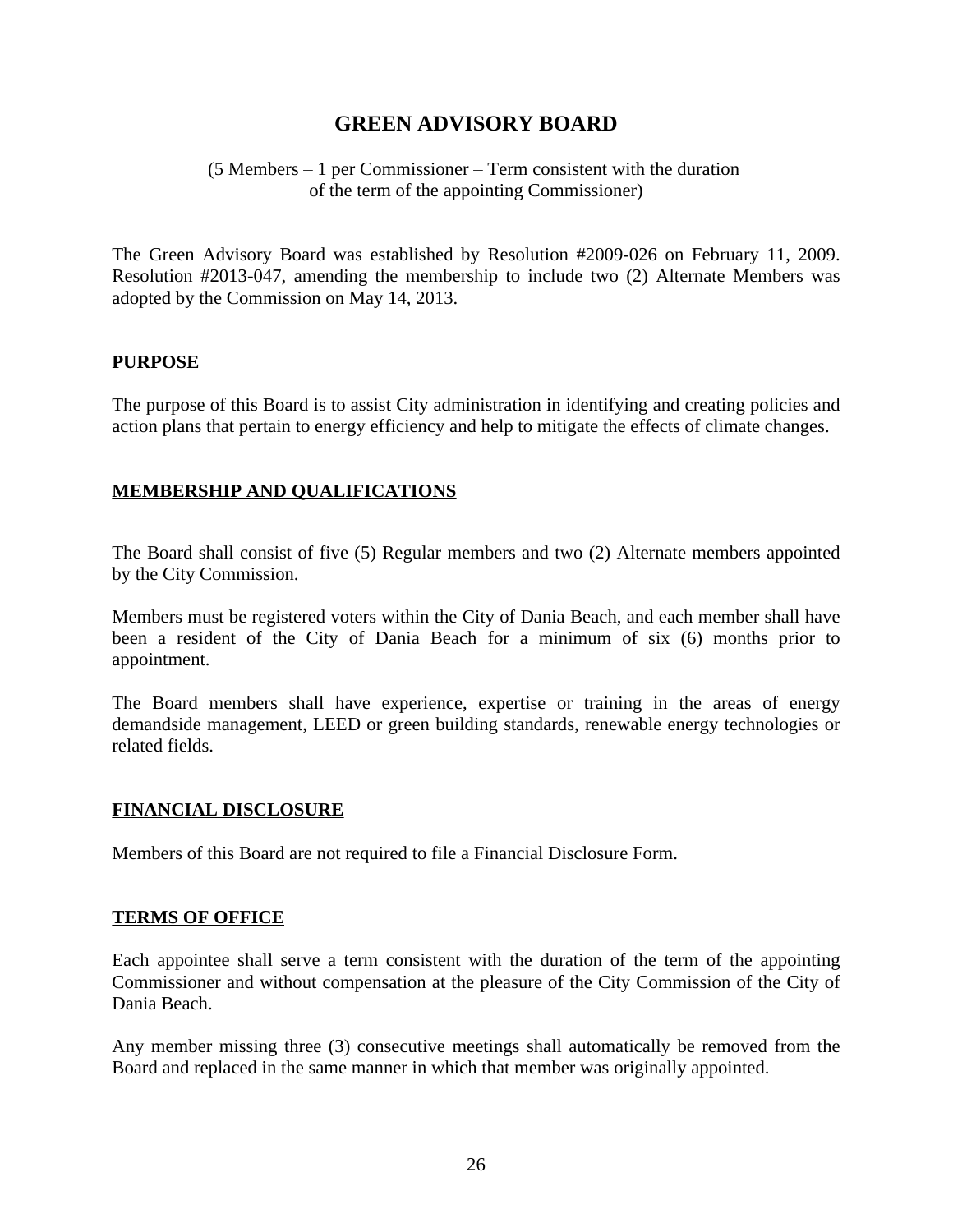#### **ORGANIZATION**

The Board shall meet from time to time under rules and regulations which it shall promulgate.

The Board shall elect a Chairperson and Vice-Chairperson at their first meeting.

#### **DUTIES AND RESPONSIBILITIES**

The duties and responsibilities of the Board shall be to:

(a) assist City administration in finding green opportunities that would benefit the City;

(b) develop a "menu of options" implementable by the City, with the goal of reducing per capita energy consumption in the City. Topics for consideration should include, but not be limited to: energy efficiency standards for new construction; incentives for energy efficiency in private sector construction; land use planning; transportation; renewable energy options and public education;

(c) examine ways that the City can implement measures to conserve and protect natural resources;

(d) coordinate the activities of the City with those activities of the citizens, residents and local businesses in order to promote environmental awareness throughout the City;

(e) serve as a liaison between the citizens, residents, neighborhood associations, local businesses and the City on environmental issues;

(f) develop recommendations regarding programs which may be created to enhance environmental awareness within the City;

(g) develop proposed actions, including proposed legislation at the state and federal level, which may be taken in support of environmental programs within the City;

(h) identify and advise the City on ways to attract state and federal programs and grants in direct support of environmental programs with the City in conjunction with the Grant Advisory Board;

(i) contact businesses and vendors to provide professional skills, materials, or educational support for the various environmental programs and initiatives;

27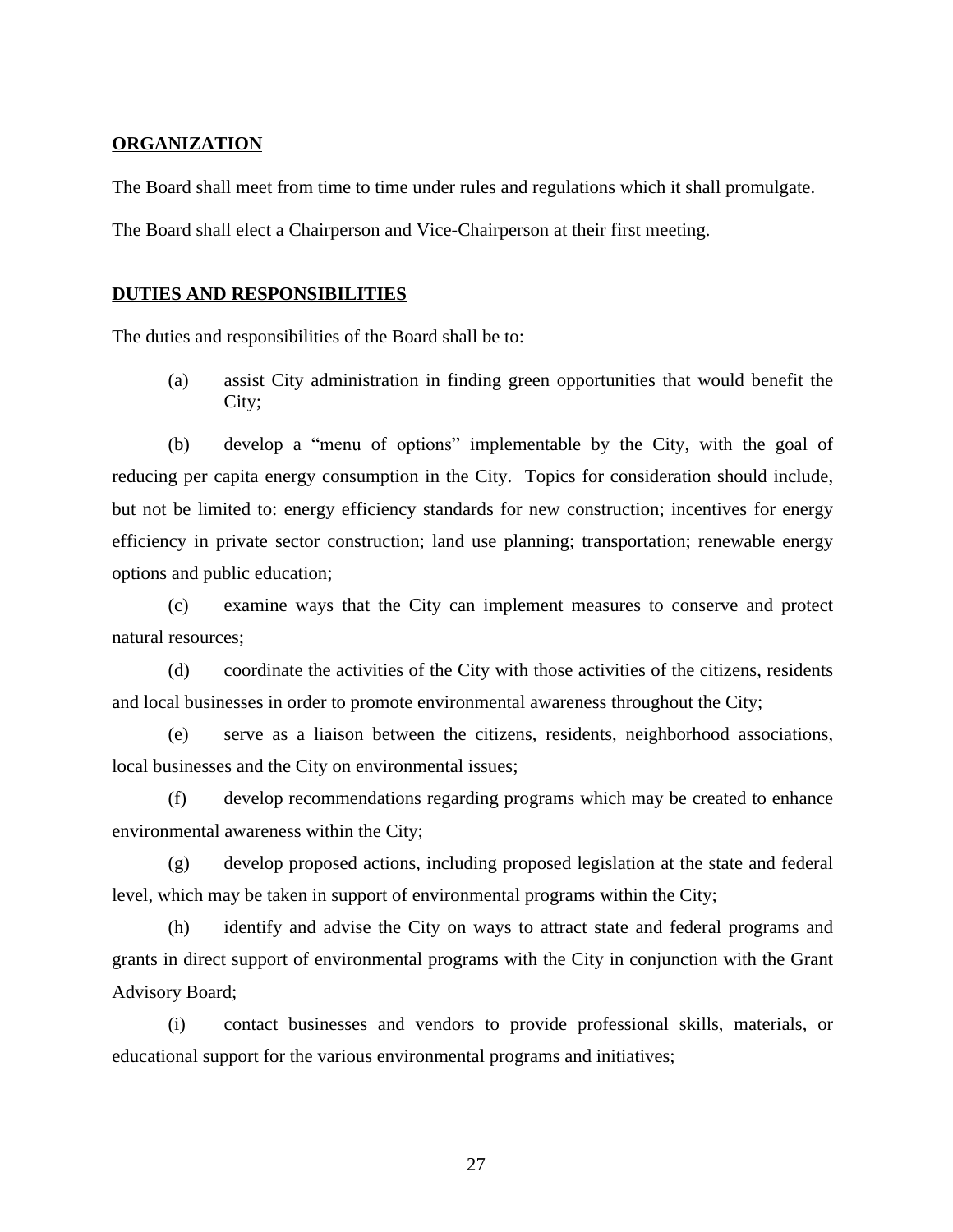(j) coordinate information and programs with the other established advisory boards within the City; and

(k) coordinate with appropriate City staff regarding parks, open space and facilities within the City for utilization of such facilities to promote environmental awareness in the City.

The Chairperson of the Board shall be afforded the opportunity to request that the City Commission place on its agenda for discussion any recommendations or suggestions made by the Board.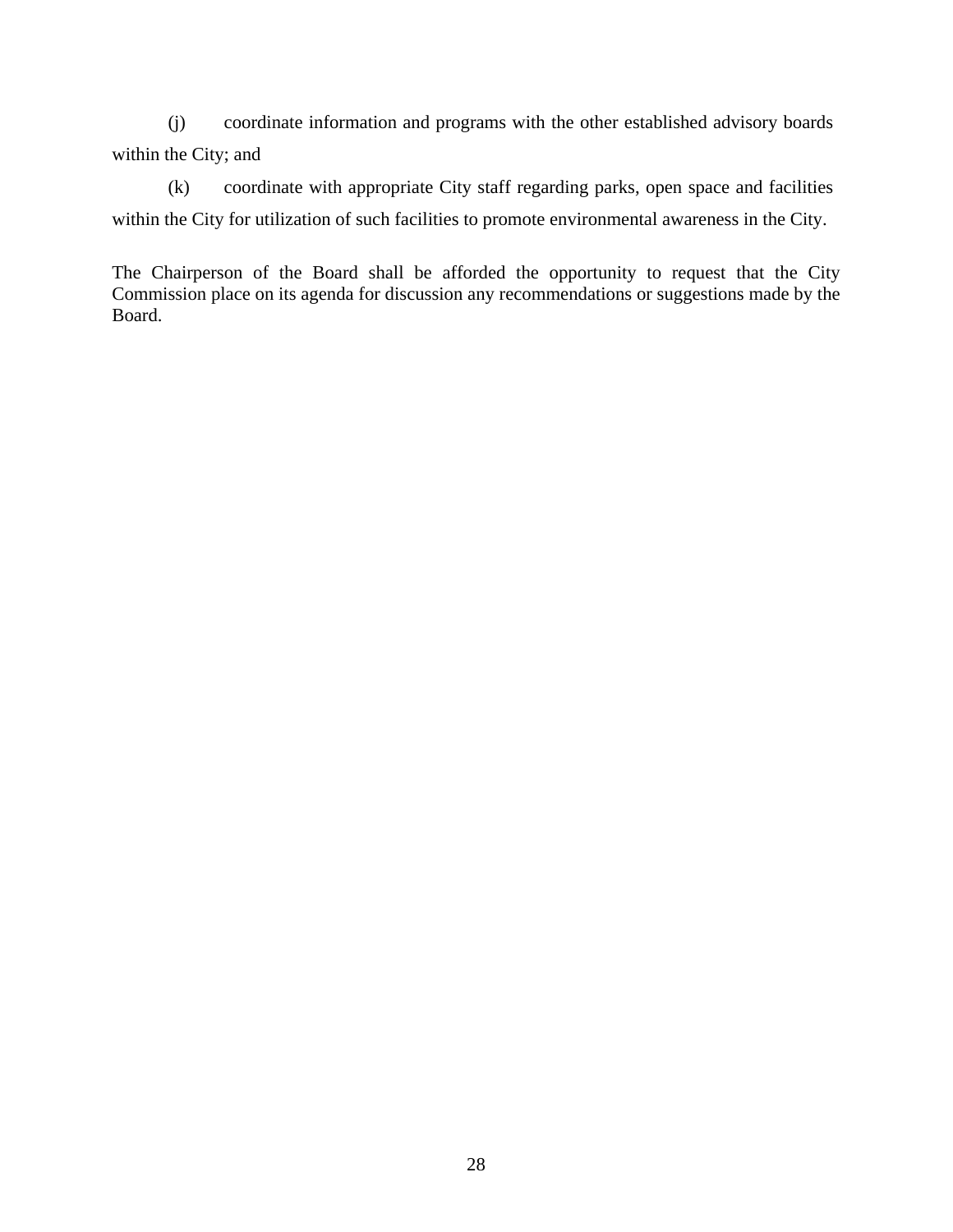## **MARINE ADVISORY BOARD**

(15 Members – 3 per Commissioner – 2 Year Term)

The City Commission adopted Ordinance #16-91, establishing the Marine Advisory Board to serve in an advisory capacity to the City Commission, on May 14, 1991. This Ordinance created Chapter 2, Article VI, of the City of Dania Beach Code of Ordinances.

#### **PURPOSE**

The purpose of this Board is to consider any subject matter pertaining to the waterways within the City this it considers appropriate, and make recommendations to the City Commission.

#### **MEMBERSHIP AND QUALIFICATIONS**

The Board shall consist of fifteen (15) regular members appointed by the City Commission. Each Commissioner shall appoint three (3) members who have been residents of the City for at least six (6) months; one of whom is engaged in a marine related business.

#### **FINANCIAL DISCLOSURE**

Members of this Board are not required to file a Financial Disclosure Form.

#### **TERMS OF OFFICE**

Members shall serve without compensation for a term of two (2) years. The terms of this Board shall expire in March of each biennial General Municipal Election year.

Any member missing three (3) meetings without obtaining excused absences from the Board shall automatically be removed from the Board and replaced in the same manner in which that member was originally appointed. (Resolution #2005-187)

#### **RULES AND PROCEDURES**

- 1. The Board shall select its own Chairperson and Secretary, unless the Chairperson is designated by the City Commission.
- 2. It is suggested that the Board meet not less than once a month, and more frequently if business requires. Notice of the meetings shall be given by the Chairperson or his/her representative.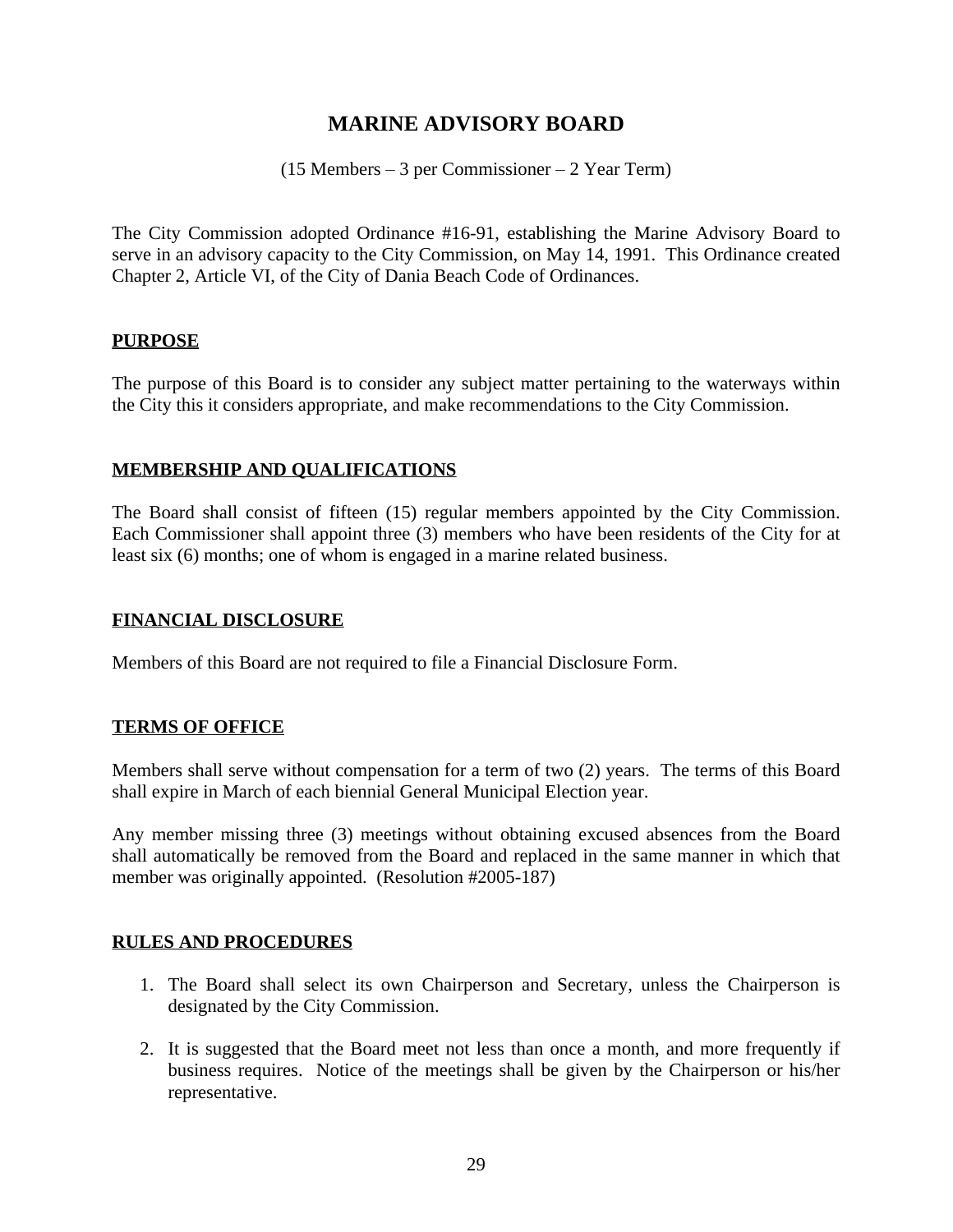- 3. Unexcused absence by any Board member from two (2) consecutive meetings, or any three (3) consecutive absences shall constitute an automatic resignation of such member.
- 4. Seven (7) members of the Board shall constitute a quorum at any meeting of the Board, but no action shall be binding when taken by the Board except at a meeting as provided in the Code of Ordinances, Chapter 2, Article VI, Section 2-121, and recorded in the minutes of the meeting.
- 5. A record of the Board's proceedings shall be made and kept by the Secretary and shall be open to inspection at all times.
- 6. All meetings shall be open to the press and general public and all persons desiring to appear before the Board shall be given reasonable time to present their views on any matter being considered by the Board.
- 7. The Chairperson shall act as presiding officer at all meeting of the Board, but may designate another member to preside as Chairman Pro Tem during the Chairman's absence.
- 8. A written report shall be submitted to the City Commission not less than once each three (3) month period setting for the matters considered by the Board along with the Board's recommendations to the City Commission. A copy of the minutes of each meeting shall be submitted to the City Manager.

#### **DUTIES AND RESPONSIBILITIES**

The Board may consider any relevant marine related subject matter it considers appropriate, and is specifically directed to consider and make recommendations on the following subjects:

- 1. Conditions of waterways and needed corrections, including a study of the most feasible and economical method of maintaining the depths of waterways within the City.
- 2. Waterway safety and traffic control on waterways.
- 3. Activities of waterways patrol.
- 4. Operation of privately owned marinas.
- 5. Operation of small boat docking areas.
- 6. Hurricane procedures.
- 7. Instructional Schools.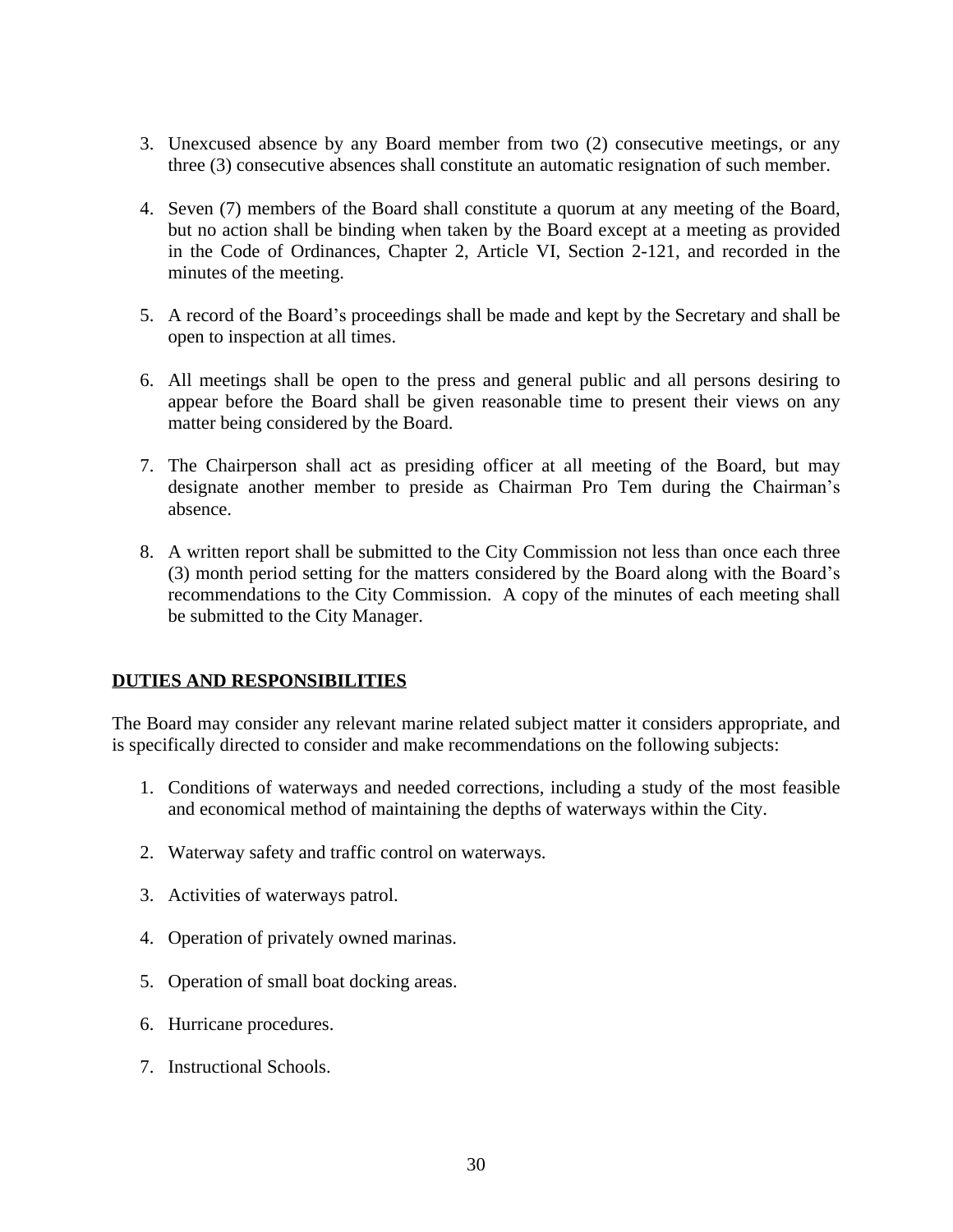- 8. Relations with the Coast Guard.
- 9. Regulation of waterskiing and surfboarding.
- 10. Operation of excursion boats.
- 11. Operation of the Charter Fishing fleet.
- 12. Regulation of boat docking in public navigable waters.
- 13. Regulation of water and boat shows and boat races.
- 14. Service operation of City Marinas, boat launching, docks, etc.
- 15. Traffic conditions under bridges.
- 16. Sanitation problems and proposed laws governing effluents from boats.
- 17. Advertising and publicity.
- 18. Dania marine business enhancement.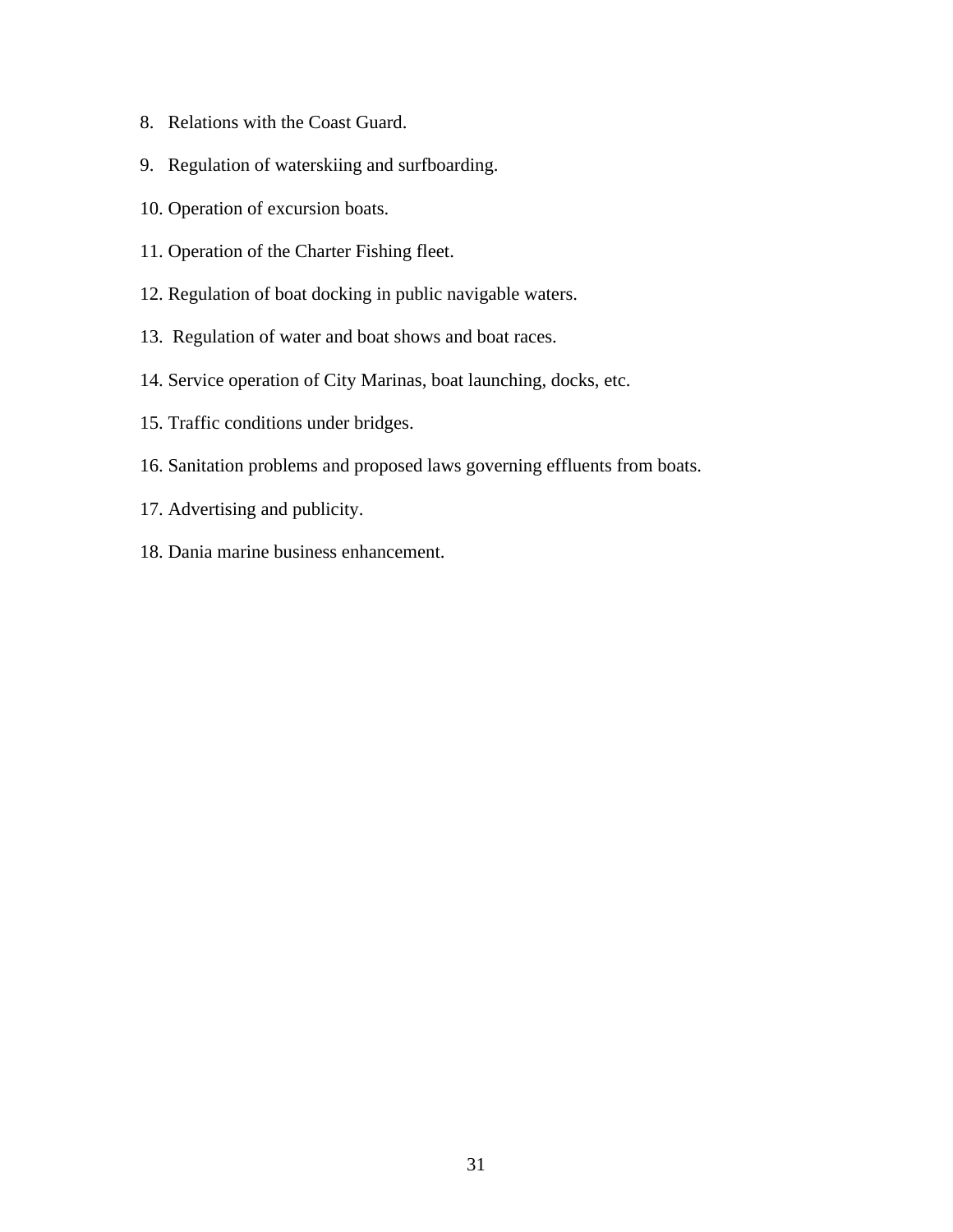## **NUISANCE ABATEMENT BOARD**

(5 Regular Members – 1 per Commissioner, and 2 Alternate Members - 2 Year Term)

The City Commission adopted Ordinance #21-99 creating the Nuisance Abatement Board on September 28, 1999. This Ordinance created Chapter 17, Article VII, of the City of Dania Beach Code of Ordinances.

#### **PURPOSE**

The Nuisance Abatement Board is an Administrative Board with authority to impose administrative fines and other non-criminal penalties or requirements in order to provide an equitable, expeditious and effective method to assist in the enforcement of laws pertaining to prostitution, the sale of controlled substances, and criminal street gang activity. The Board provides opportunities to reduce crime and simultaneously promote, protect and improve the health, safety and welfare of the citizens of Dania Beach.

#### **MEMBERSHIP AND QUALIFICATIONS**

The Board shall consist of five (5) regular members and two (2) alternate members who shall be residents of the City of Dania Beach. Members will serve without compensation at the pleasure of the City Commission.

#### **FINANCIAL DISCLOSURE**

Members of this Board are not required to file a Financial Disclosure Form.

#### **TERMS OF OFFICE**

The term of each member shall automatically terminate and expire at 12:00 noon on the first Tuesday following each Biennial General Municipal Election.

The presence of three (3) or more members shall constitute a quorum.

#### **DUTIES**

1. Pursuant to Section 893.138 of the Florida Statutes, as amended from time to time and incorporated by this reference, the Nuisance Abatement Board shall hear complaints regarding nuisances described in Section 893.138 of the Florida Statutes. Any employee, officer or resident of the City may bring a complaint before the Board after giving not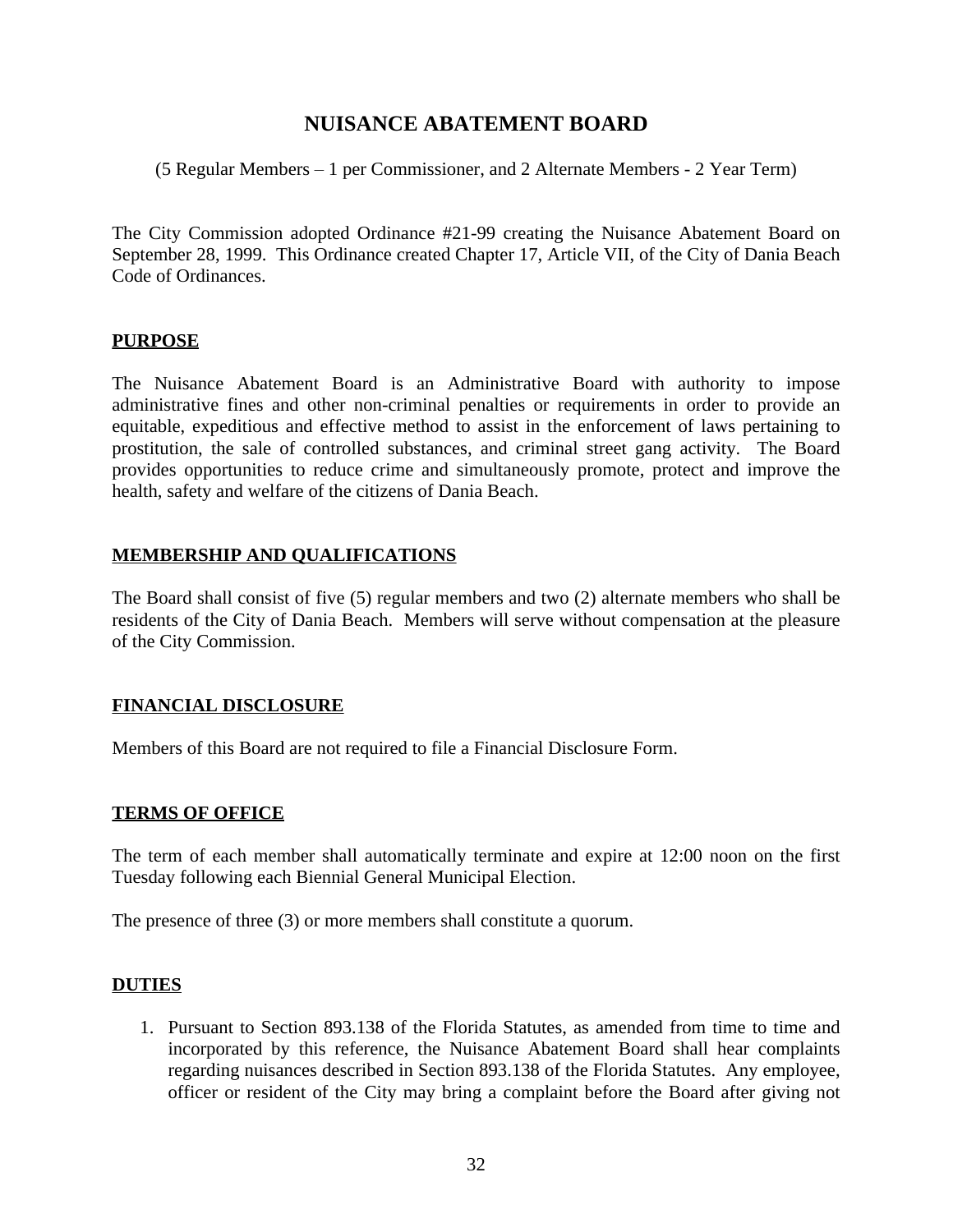less than three (3) days written notice of the complaint to the owner of the place or premises where the nuisance is allegedly occurring, such notice to be delivered or sent to the owner's last known address. The complaint shall be filed with the Broward Sheriff's Office District II and the Broward Sheriff's Office shall agenda the case for a hearing before the Board. The City shall provide ten (10) days' advance written notice of the Board Hearing to the property owner. If notice is provided by mail, an additional five (5) days shall be afforded for notice to be received.

- 2. After a hearing before the Board in which the Board may consider any evidence, including pertinent evidence of the general reputation of the subject place or premises, at which hearing the owner shall have an opportunity to present evidence in defense, the Board may declare the place or premises to be a public nuisance in accordance with the provision of Section 893.138 of the Florida Statutes.
- 3. If the Board declares a place or premises to be a public nuisance pursuant to subsection (2) above, it may enter an order requiring the owner to adopt such procedures as may be appropriate under the circumstances to abate any such nuisance or it may enter an order:
	- (a) Prohibiting the maintaining of the nuisance;
	- (b) Prohibiting the operation or maintenance of the place or premises, including the closure of the place or premises or part of it. However, any such order of the Board issued under this subparagraph (3)(b) shall not become final until approved by motion of the City Commission;
	- (c) Prohibiting the conduct, operation or maintenance of any business or activity on the premises or part of the premises which is conducive to such nuisance;
	- (d) Requiring the owner to pay a fine in an amount up to Two Hundred Fifty Dollars (\$250.00) per day for a public nuisance, or up to Five Hundred Dollars (\$500.00) per day for a recurring public nuisance. The total amount of fines imposed pursuant to this subparagraph shall not exceed Fifteen Thousand Dollars (\$15,000.00).
- 4. Any order entered under subsection (3) above may establish continuing jurisdiction for a period of one (1) year over any place or premise that has been or is declared to be a nuisance or provide for the payment of reasonable costs by the owner of the City's attorney fees associated with investigations of and hearings on public nuisances or both; provided, however, that each order shall expire after one (1) year or at such earlier time as stated in the order.
- 5. An order entered under subsection (3) above may be enforced pursuant to procedures contained in Section 120.69 of the Florida Statutes as amended from time to time, which is incorporated by this reference. This subsection does not subject the City or the Board to any other provision of Chapter 120 of the Florida Statutes.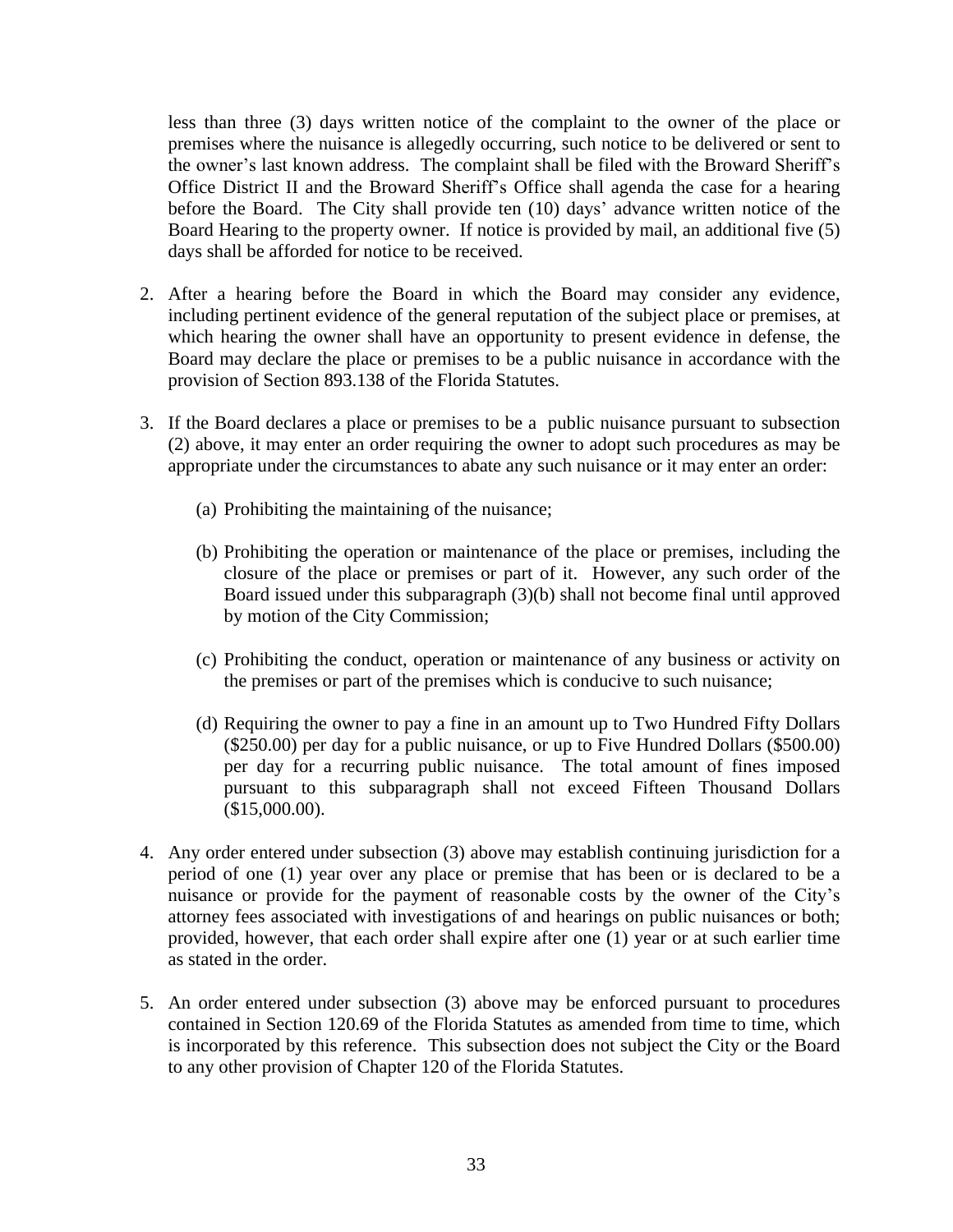- 6. The Board may, upon approval of the City Commission, bring a complaint under Section 60.05 of the Florida Statutes seeking temporary or permanent injunctive relief against a nuisance described in Section 893.138 of the Florida Statutes.
- 7. All orders of the Board may be recorded in the Public Records of Broward County, Florida, and each shall constitute a lien on the real property which is the subject of the order. Such liens may be foreclosed in the manner prescribed by law for foreclosure of liens and shall include costs and reasonable attorney fees associated with the recording of the orders and foreclosure. However, no lien created pursuant to this section may be foreclosed on real property which is a homestead under Section 4, Article X, of the Florida State Constitution.

Where an action is based on a stolen property nuisance against a property owner operating an establishment where multiple tenants on one (1) site conduct their own retail business, the property owner shall not be subject to a lien against his or her property or the prohibition of its operation, if the property owner evicts the business declared to be a nuisance within ninety (90) days after notification by registered mail to the property owner of a second stolen property conviction of the tenant.

8. The Board shall meet not less than once per month if there is one (1) or more cases pending, on dates agreed upon by the Board, except the Board may decide not to meet during one month a year.

## **APPEALS**

An aggrieved party, including the City, may appeal a final administrative order of the Nuisance Abatement Board to the Circuit Court of the 17<sup>th</sup> Judicial Circuit. Such appeal shall not be a hearing de novo, but shall be limited to appellate review of the record created before the Board. An appeal shall be filed within thirty (30) days of the issuance of the written Board order.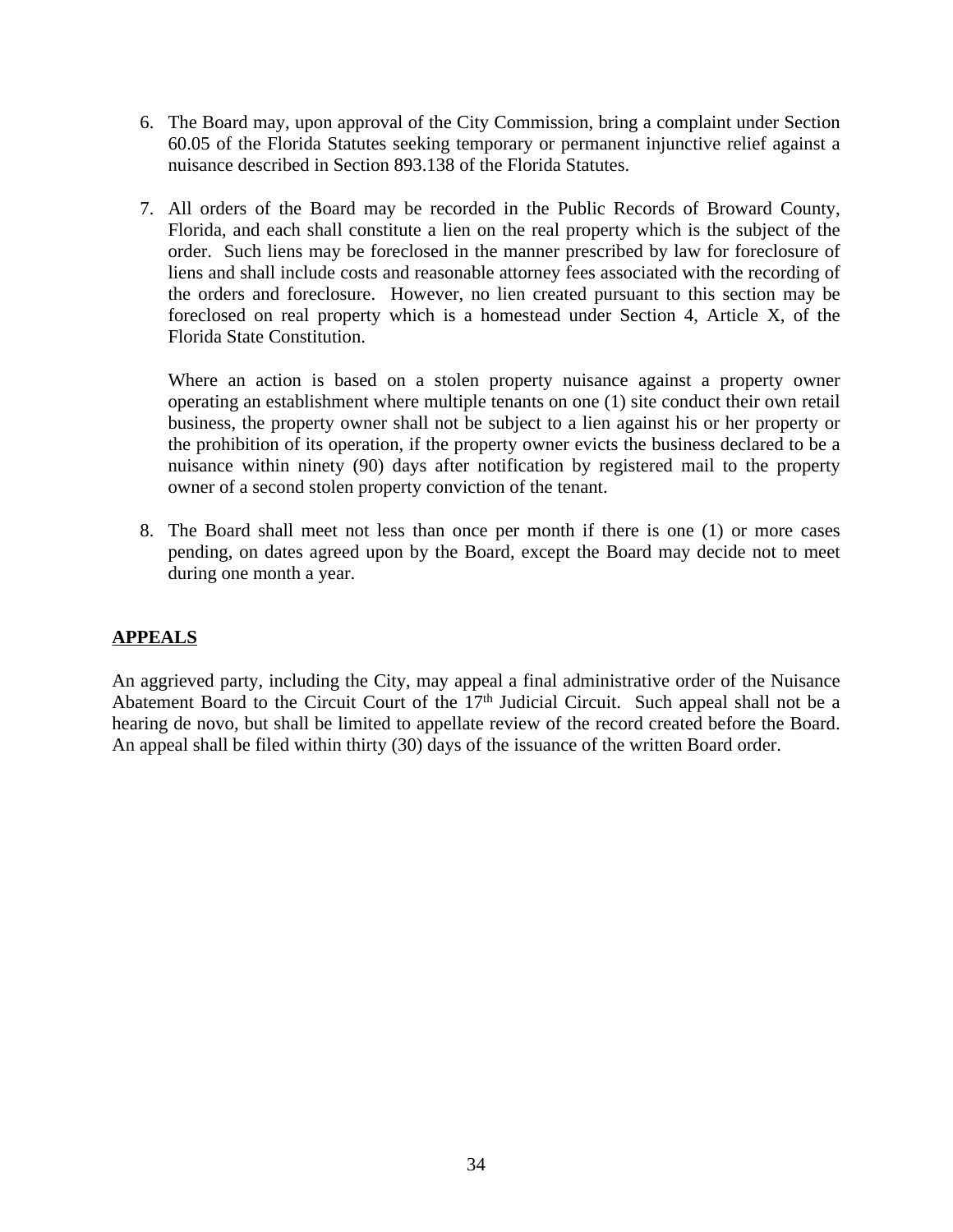#### **PARKS, RECREATION AND COMMUNITY AFFAIRS ADVISORY BOARD**

(10 Regular Members – 2 per Commissioner - 2 Year Term)

The City Commission adopted Resolution #58-99, which abolished the Community Affairs Advisory Board and the Parks and Recreation Board, and created the Parks, Recreation and Community Affairs Advisory Board on March 23, 1999. Resolution #2007-098, adopted May 22, 2007, added review and recommendations to be made to the City Commission of requests for use and fee waivers fir city parks and park facilities. Resolution #2009-090 amended Resolution #58-99 to add duties formerly performed by the I.T. Parker Community Center Advisory Board.

#### **PURPOSE**

The purpose of this Board is to make recommendations and suggestions to the City Commission of the City of Dania Beach on matters concerning the use of parks and park facilities (including P.J. Meli, C.W. Thomas and Frost Parks), and including recommendations pertaining to requests for use of facilities and fee waivers, for the general purpose of promoting harmony and goodwill throughout the City of Dania Beach in connection with the use and enjoyment of such facilities and to encourage and arrange for a variety of cultural events to be held within the City. In addition, the Board shall make recommendations and suggestions to the City Commission on matters concerning the operations and management of the I.T. Parker Community Center, including, but not limited to, recommendations on requests made by persons or organizations for waivers or reductions in rent, fees or both for use of the Center.

#### **MEMBERSHIP AND QUALIFICATIONS**

The Board shall consist or ten (10) members appointed by the City Commission. The members must be registered voters and residents of the City of Dania Beach for a minimum of six (6) months prior to appointment.

#### **FINANCIAL DISCLOSURE**

Members of this Board are not required to file a Financial Disclosure Form.

#### **TERMS OF OFFICE**

The term of each member of any Board or Committee appointed by the City Commission shall automatically terminate and expire at 12:00 a.m. midnight on the day following each biennial General Municipal Election; provided, however, that all appointees shall continue to serve for a period not exceeding one hundred twenty (120) days after such election, unless new appointments are made by City Commissioners after such election and within such one hundred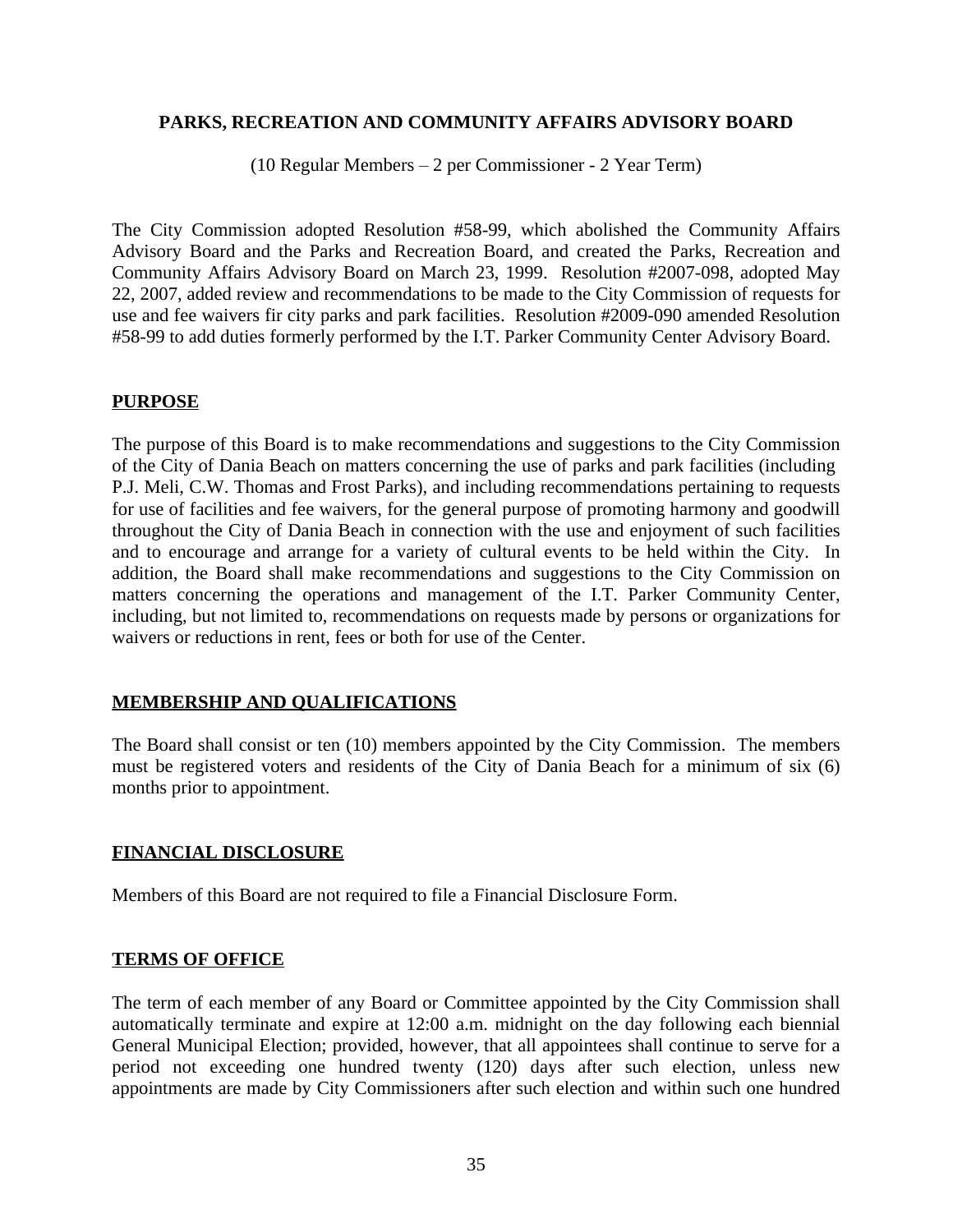twenty day period. The foregoing provision shall not apply to members whose terms are set by Florida Statutes or City Ordinances, or to persons who are members of an Ad Hoc Committee. (Resolution #2006-203)

Any member missing three (3) meetings without obtaining excused absences from the Board shall automatically be removed from the Board and replaced in the same manner in which that member was originally appointed. (Resolution #2005-187)

#### **ORGANIZATION**

The Board shall meet from time to time under rules and regulations which it may promulgate.

A Chairperson shall be elected at the first meeting of the Board.

Five (5) members shall constitute a quorum for meetings of the Board.

## **DUTIES AND RESPONSIBILITIES**

The Board shall make recommendations and suggestions to the City Commission on issues concerning the operation and management of the Nyberg/Swanson House; and to encourage and arrange a variety of cultural events to be held within the City of Dania Beach. The Board shall make recommendations to the City Commission on issues concerning parks, park facilities and recreation programs, including recommendations pertaining to requests for use of facilities and fee waivers. The Board may also advise the Parks and Recreation Director on matters concerning community recreation facilities and programs.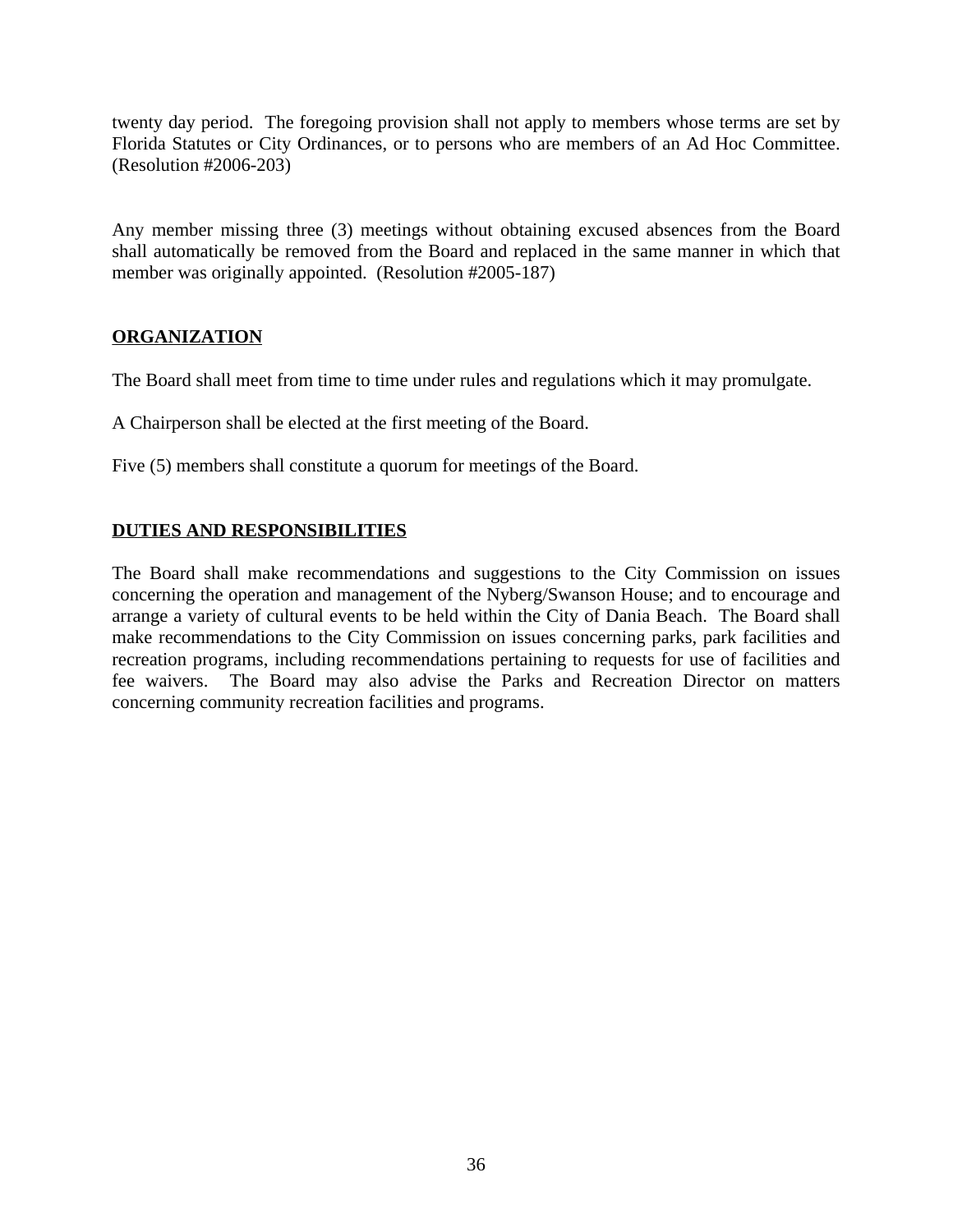#### **PLANNING AND ZONING BOARD**

#### (5 Members – 1 per Commissioner - 2 Year Term – 2 Alternates)

The City Commission adopted Ordinance #06-95, establishing the Planning and Zoning Board, on June 27, 1995. Ordinance #2010-029 amended Article 1, City Planning and Zoning Board, Section 1, by adding 2 alternate members (as approved by referendum ballot on March 8, 2011).

#### **PURPOSE**

The purpose of the Board is to act in an advisory capacity to the City Commission on matters relating to zoning.

#### **MEMBERSHIP AND QUALIFICATIONS**

The Board shall consist of five (5) members, and two (2) alternate members, to be appointed by the City Commission, and shall serve without compensations and at the pleasure of the City Commission.

Members shall be residents and qualified voters of the City of Dania Beach.

In addition, the School Board of Broward County, Florida, is authorized to appoint a designee to serve as an ex-officio (non-voting) member of the Board. Such appointee is not required to be either a resident or qualified voter of the City.

#### **FINANCIAL DISCLOSURE**

Members of this Board are required to file a Financial Disclosure Form.

#### **TERMS OF OFFICE**

The term of each member of any Board or Committee appointed by the City Commission shall automatically terminate and expire at 12:00 a.m. midnight on the day following each biennial General Municipal Election; provided, however, that all appointees shall continue to serve for a period not exceeding one hundred twenty (120) days after such election, unless new appointments are made by City Commissioners after such election and within such one hundred twenty day period. The foregoing provision shall not apply to members whose terms are set by Florida Statutes or City Ordinances, or to persons who are members of an Ad Hoc Committee. (Resolution #2006-203)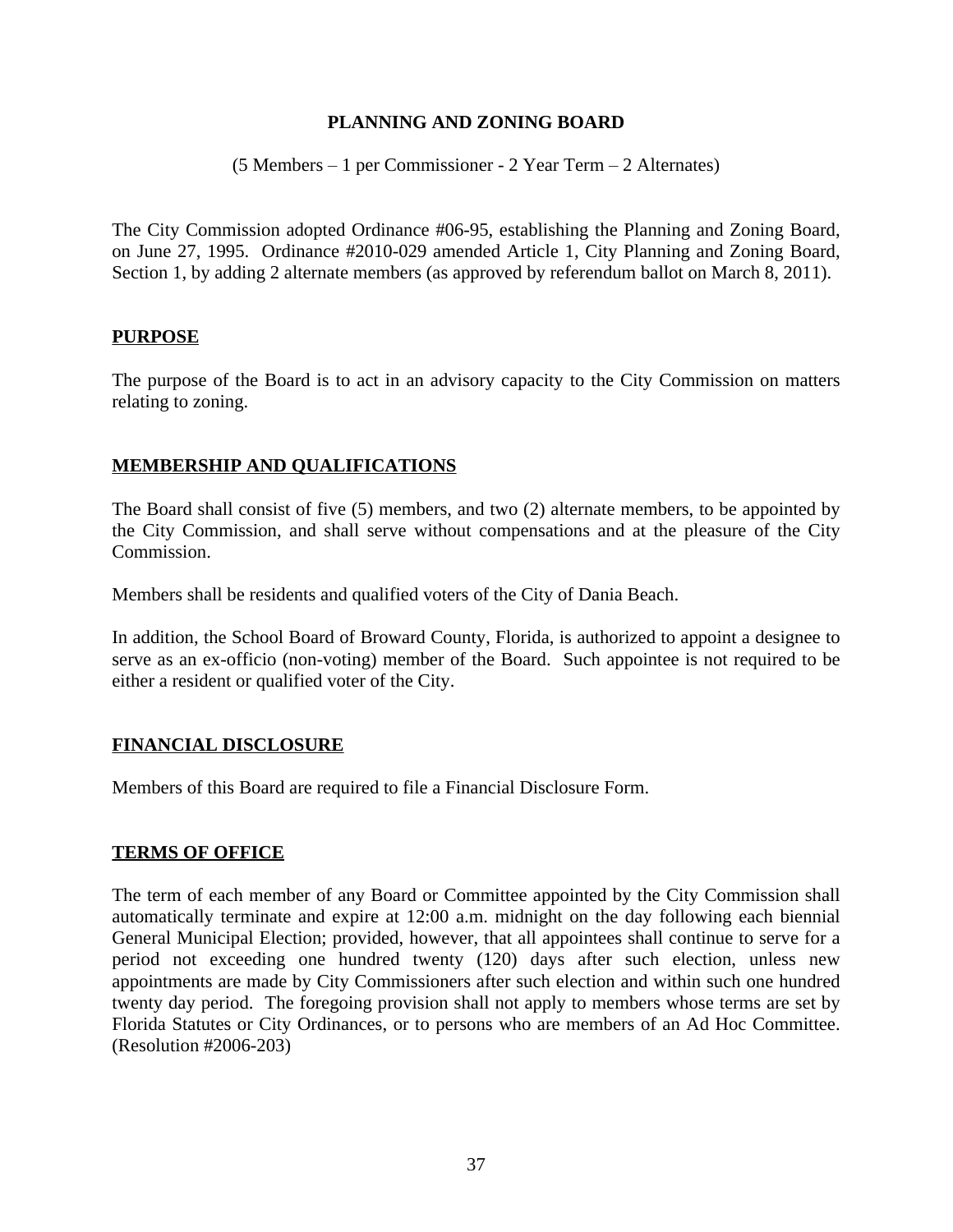Any member missing three (3) meetings without obtaining excused absences from the Board shall automatically be removed from the Board and replaced in the same manner in which that member was originally appointed. (Resolution #2005-187)

#### **ORGANIZATION**

The Board shall elect a Chairperson and Vice-Chairperson from its members. The Chief Planning Official and City Attorney shall attend all board meetings.

Regular meetings of the Board shall be held monthly at times specified, and minutes of Board meetings shall be kept and preserved, but special meetings may be called more frequently, if desired.

#### **DUTIES AND RESPONSIBILITIES**

- 1. To act in an advisory capacity to the City Commission on questions relating to zoning, and to conduct investigations and hearings on matters of proposals to change zoning regulations, and report findings and recommendations on such proposals to the City Commission.
- 2. To study any existing City Plan, with the view to improving same so as to provide for the development, general improvement, and probable future growth of the City, and from time to time make recommendations to the City Commission for changes in the existing City Plan so as to incorporate new developments, or for the adoption of a new City Plan.
- 3. To investigate and approve or disapprove all new plats to be presented to the City Commission for approval.
- 4. To perform such other duties as may from time to time be assigned to the Board by the City Commission.
- 5. The Planning and Zoning Board may make exceptions to the terms of Zoning Ordinances of the City that will not be contrary to the public interest, and shall recommend their findings for special exceptions to the City Commission for their approval.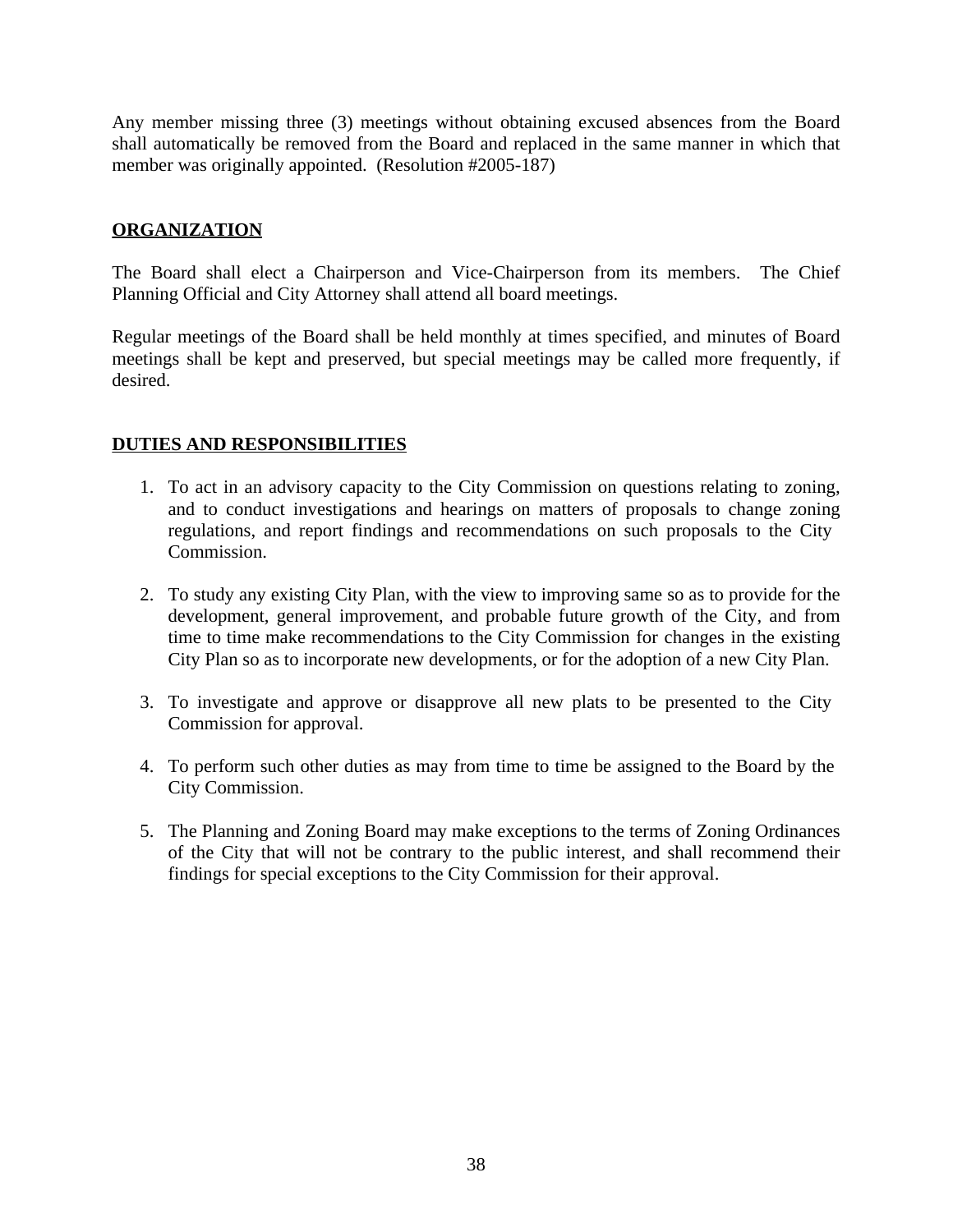#### **POLICE AND FIRE PENSION BOARD**

(9 Members – 4 Year Term)

The City Commission adopted Ordinance #132 on February 22, 1977, providing for a Board of Trustees known as the Police and Fire Pension Board (Dania Beach Code of Ordinances, Chapter 18, Article IV, Section 18-46). Ordinance #2009-012 amended Section 18-46 by providing for four (4) year term limits.

#### **PURPOSE**

The purpose of the Board is to administer and manage the Pension Plan and serve as Trustees of the Plan.

#### **MEMBERSHIP AND QUALIFICATIONS**

The Board shall consist of nine (9) persons as follows:

- 1. Four (4) legal residents of the City appointed by the City Commission, one (1) of whom shall be a member of the City Commission, as selected by the City Commission.
- 2. Two (2) active Firefighters or Firefighters who are in the DROP, elected by a majority of the Firefighters who are members of the system.
- 3. Two (2) active Police Officers or Police Officers who are in the DROP, elected by a majority of the Police Officers who are members of the system or a retired member when active Police Officer membership falls below ten (10), elected by a majority of the Police Officers, active or retired, who are members of the system.
- 4. A ninth person chosen by a majority of the previous eight (8) members of the Board of Trustees. The name of the ninth person shall be submitted to the City Commission which shall, as a ministerial duty, appoint the person to the Board.

The elected employee Firefighters and Police Officers shall be elected in the following manner:

- 1. By vote of all actively employed members of each the Fire Department and Police Department at meetings to be held at places designated by the Board.
- 2. All qualified members entitled to vote shall be notified in person or by written notice, ten (10) days in advance of the time and place of meeting.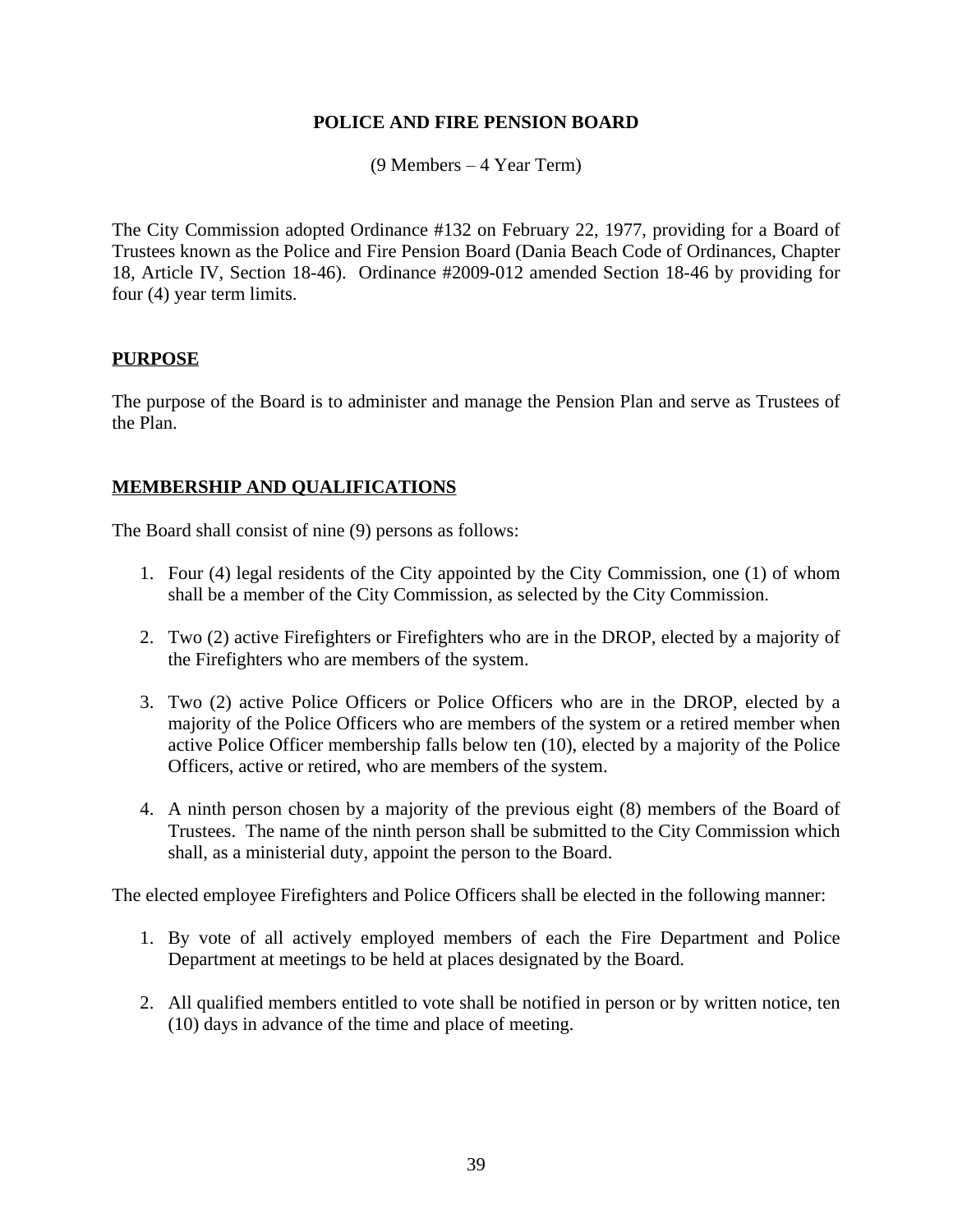- 3. The candidates receiving the highest number of votes from the Firefighter members and Police Department members shall be declared elected and shall take office immediately upon commencement of the term of office, or as soon thereafter as they may qualify.
- 4. An election shall be held not more than thirty (30) and not less than ten (10) days prior to commencement of the terms.
- 5. If there are no active or retired members remaining in the system or capable of serving, the remaining Board members may elect an individual to serve in the Trustee position, who the City Commission shall, as a ministerial duty, appoint to the Board of Trustees.

#### **FINANCIAL DISCLOSURE**

Members of this Board are required to file a Financial Disclosure Form.

#### **TERMS OF OFFICE**

Each resident member shall serve for a period of four (4) years, unless sooner replaced by the City Commission.

Each member elected by other members of the system shall serve for a period of four (4) years, unless they leave the employment of the City as a Firefighter of Police Officer, whereupon his or her successor shall be chosen to complete the term in the same manner as the trustee originally chosen.

#### **ORGANIZATION**

The Board shall by majority vote elect a Chairman, Vice-Chairman and a Secretary. The Secretary shall keep a complete minute book of the actions, proceedings or hearings of the Board.

The Board shall meet at least once during each calendar quarter of each year.

Each member shall serve without compensation, but they may be reimbursed from the fund for all necessary expenses which they may actually expend through service on the Board in accordance with Section 112.061, Florida Statutes.

Each member shall within ten (10) days after their appointment, take an Oath of Office before the City Clerk. The Oath shall be filed in the Office of the City Clerk.

Each member shall be entitled to one (1) vote on the Board. Five (5) affirmative votes shall be necessary for a decision by the Board at any meeting. The Chairperson shall be entitled to one (1) vote only.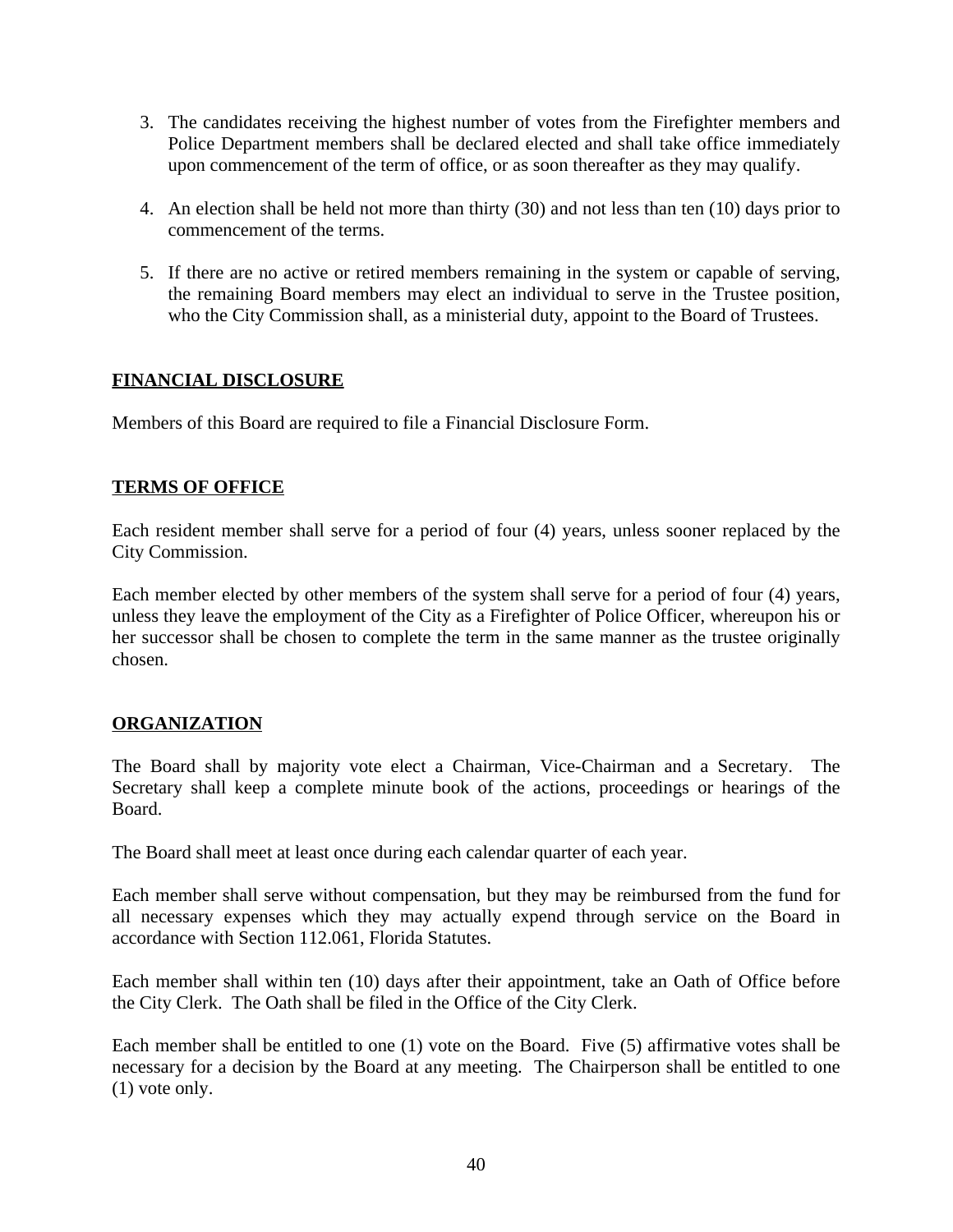The Board shall establish uniform rules and regulations for the administration of its business, including provisions for expulsion due to non-attendance of its members. The Board may recommend removal of a member who neglects the duties of their office with seven (7) concurring votes. The recommendation shall be submitted to the body which was responsible for the appointment or election of the member.

#### **DUTIES AND RESPONSIBILITIES**

The Board of Trustees shall engage such actuarial and other services as shall be required to transact the business of the Retirement System. The compensation of all persons engaged by the Board of Trustees and all other expenses of the Board necessary for the operation of the Retirement System shall be paid at such rates and in such amounts as the Board of Trustees shall agree. Funds may be disbursed by the City Finance Department or other disbursing agent as determined by the Board, but only upon written authorization by the Board of Trustees.

The duties and responsibilities of the Board of Trustees shall include, but not be limited by, the following:

- 1. To construe the provision of the System and determine all questions which may arise.
- 2. To determine all questions relating to eligibility and participation.
- 3. To determine and certify amount of all retirement allowances or other benefits.
- 4. To establish uniform rules and procedures to be followed for administrative purposes, benefit applications and all matters required to administer the System.
- 5. To distribute at regular intervals to employees, information concerning the System.
- 6. To receive and process all applications for participation and benefits.
- 7. To authorize all payments from the Fund, and to notify the disbursing agent, in writing, of approved benefit payments and other expenditures arising through operation of the System and Fund.
- 8. To have performed actuarial studies and annual actuarial valuations, and make recommendations regarding any and all changes in the provision of the System.
- 9. To perform such other duties as are specified in the Plan.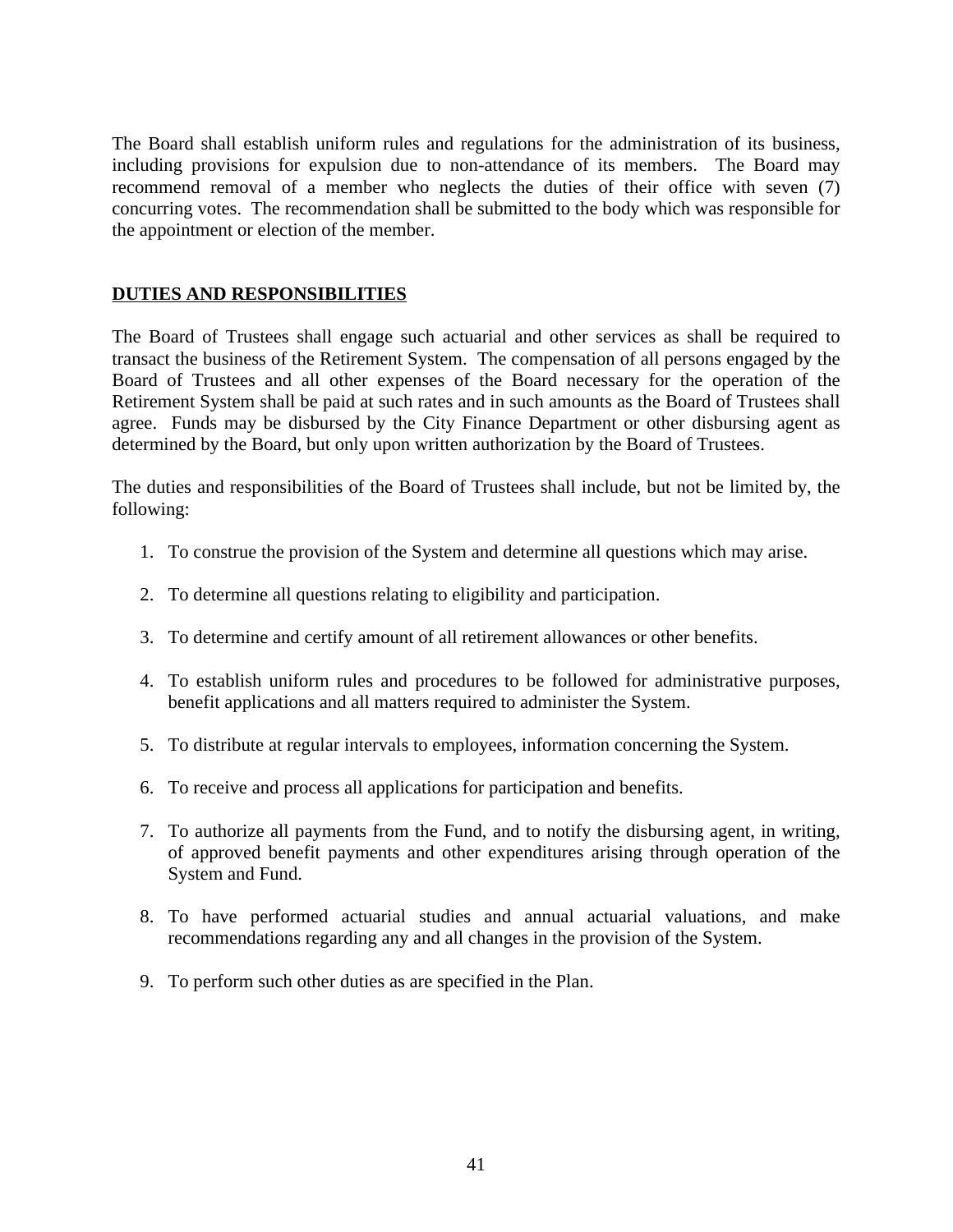

## **CITY OF DANIA BEACH ADVISORY BOARD AND COMMITTEE INTEREST FORM**

Please complete the following information in order to be considered for appointment to a City Board. Boards listed below with an asterisk (**\***) require a Financial Disclosure Form to be filed with the Supervisor of Elections Office within 30 days after appointment. Political party affiliation will not determine a Board appointment. **(Form should be sent to the City Clerk's Office, 100 West Dania Beach Boulevard, Dania Beach, FL 33004, or fax to (954) 921-2604.)**

 $\overline{a}$ 

 $\overline{a}$ 

 $\overline{a}$ 

 $\overline{a}$ 

 $\overline{a}$ 

 $\overline{a}$ 

 $\overline{a}$ 

 $\overline{a}$ 

NAME: PHONE:

ADDRESS: New York Contract the Contract of the Contract of the Contract of the Contract of the Contract of the Contract of the Contract of the Contract of the Contract of the Contract of the Contract of the Contract of the

E-MAIL ADDRESS:

DESCRIBE YOUR OCCUPATION AND BRIEF BACKGROUND: (RÉSUMÉ MAY BE ATTACHED)

NUMBER OF YEARS AS A DANIA BEACH RESIDENT:

ARE YOU A REGISTERED VOTER?

EXPLAIN WHY YOU ARE INTERESTED IN SERVING ON A CITY BOARD:

LIST COMMUNITY/CIVIC ASSOCIATIONS IN WHICH YOU ARE INVOLVED:

PLEASE INDICATE THE BOARD(S) IN WHICH YOU HAVE AN INTEREST:

\_\_\_\_\_AIRPORT ADVISORY BOARD

- \_\_\_\_\_CHARTER REVIEW BOARD
- \_\_\_\_\_CIVIL SERVICE BOARD
- \_\_\_\_\_CREATIVE ARTS COUNCIL ADVISORY BOARD
- \_\_\_\_\_DANIA BEACH HOUSING AUTHORITY\*
- \_\_\_\_\_EDUCATION ADVISORY BOARD
- \_\_\_\_\_GENERAL EMPLOYEES PENSION BOARD\*
- \_\_\_\_\_GRANT ADVISORY BOARD
- \_\_\_\_\_GREEN ADVISORY BOARD
- \_\_\_\_\_MARINE ADVISORY BOARD
- \_\_\_\_\_NUISANCE ABATEMENT BOARD
- \_\_\_\_\_PARKS, RECREATION AND COMMUNITY AFFAIRS ADVISORY BOARD
- \_\_\_\_\_PLANNING AND ZONING BOARD**\***
- \_\_\_\_\_POLICE AND FIRE PENSION BOARD**\***